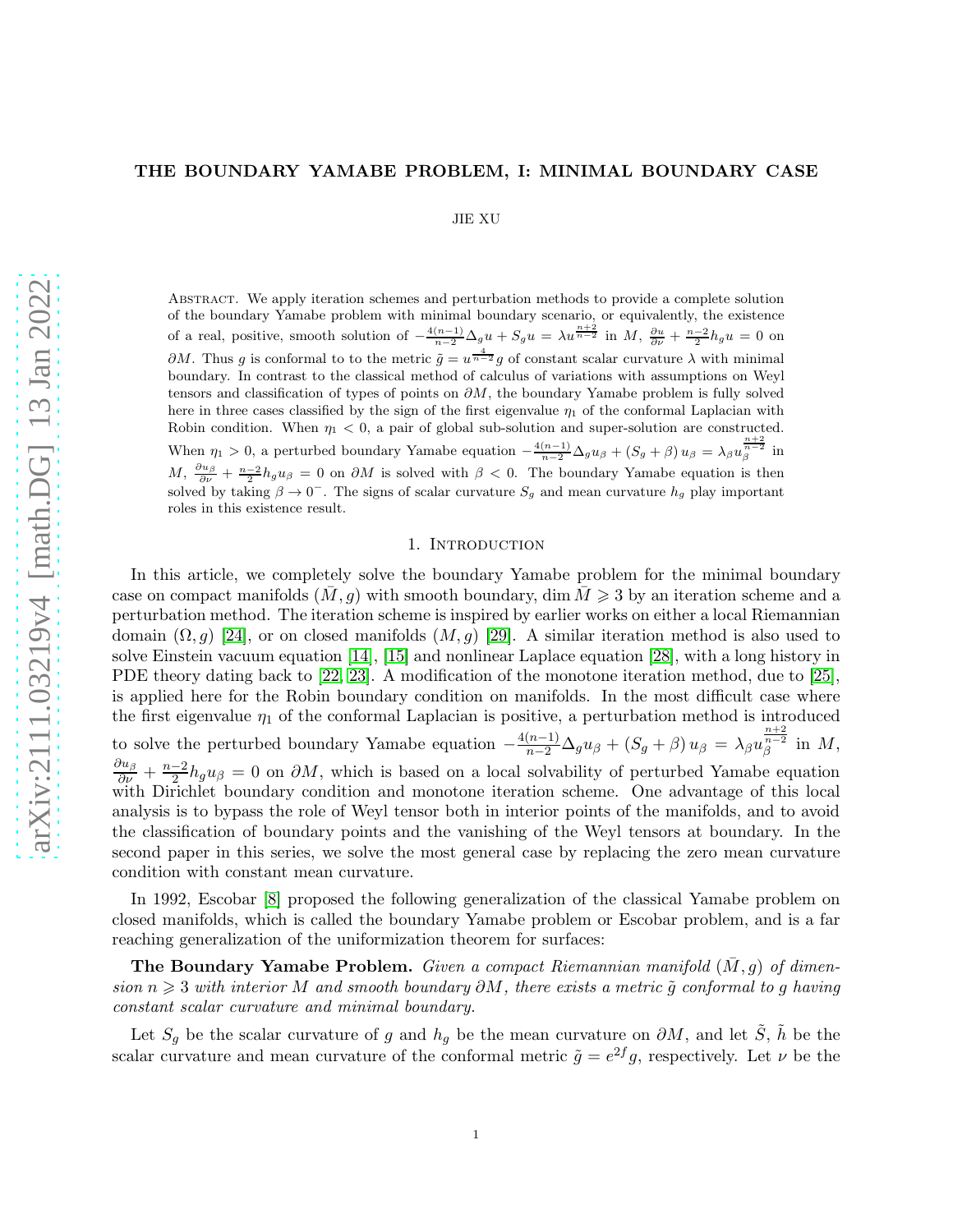outward normal vector field along  $\partial M$ . Set  $e^{2f} = u^{p-2}$ , where  $p = \frac{2n}{n-1}$  $\frac{2n}{n-2}$  and  $u > 0$ . Then

$$
\tilde{S} = u^{1-p} \left( -4 \cdot \frac{n-1}{n-2} \Delta_g u + S_g u \right) \text{ in } M; \n\tilde{h} = e^{-f} \left( h_g + \frac{\partial f}{\partial \nu} \right) \text{ on } \partial M.
$$
\n(1)

Setting  $a = 4 \cdot \frac{n-1}{n-2} > 0$ , we have that  $\tilde{g} = u^{p-2}g$  has constant scalar curvature  $\lambda$  and minimal boundary if and only if  $u$  satisfies the boundary Yamabe equation

$$
\Box_g u := -a\Delta_g u + S_g u = \lambda u^{p-1} \text{ in } M; \nB_g u := \frac{\partial u}{\partial \nu} + \frac{2}{p-2} h_g u = 0 \text{ on } \partial M.
$$
\n(2)

<span id="page-1-0"></span>where  $\Delta_g = -d^*d$  is negative definite.

If the requirement that  $\partial M$  is minimal with respect to  $\tilde{g}$  is dropped, a nontrivial mean curvature h has to be introduced. As Escobar mentioned in  $[9]$ , the general boundary Yamabe problem on compact Riemannian manifold with smooth boundary  $(M, g)$  is equivalent to solve the following PDE

$$
-a\Delta_{g}u + S_{g}u = \lambda u^{p-1} \text{ in } M; \frac{\partial u}{\partial \nu} = \frac{2}{p-2} \left( -h_{g}u + \tilde{h}u^{\frac{p}{2}} \right) \text{ on } \partial M.
$$
\n(3)

Here  $\lambda$  is the constant scalar curvature of  $\tilde{g}$  and  $\tilde{h}$  is the constant mean curvature on  $\partial M$  with respect to  $\tilde{g}$ . Most cases of the boundary Yamabe problem with minimal boundary condition have been handled in works of  $[4]$ ,  $[7]$ ,  $[13]$ , etc. In addition,  $[20]$  among others worked on the nonminimal case where  $\lambda = 0$  and h is a constant. However, there are several cases of the minimal boundary scenario still left open. In [\[8\]](#page-24-8), the unsolved cases are when  $n \geq 6$ , M is not locally conformally flat,  $\partial M$  is umbilic, and the Weyl tensor vanishes identically on  $\partial M$ . This result was improved in [\[5\]](#page-24-14) with some extra restrictions on the manifolds. For closed manifolds, [\[2,](#page-24-15) [19\]](#page-24-16) provided good survey with classical calculus of variation methods, while a direct analysis can be found in [\[29\]](#page-24-1). On non-compact manifolds, results with certain restrictions are in e.g. [\[3,](#page-24-17) [12,](#page-24-18) [16\]](#page-24-19).

The main result of this article, which states below, provides a complete solution of boundary Yamabe problem.

**Theorem.** Let  $(M, g)$  be a compact manifold with smooth boundary, dim  $M \geq 3$ . Let  $\eta_1$  be the first eigenvalue of the boundary value problem  $\Box_q u = \eta_1 u$  in M,  $B_q u = 0$  on  $\partial M$ . Then

- (i). If  $\eta_1 = 0$ , then [\(2\)](#page-1-0) has a real, positive solution  $u \in C^{\infty}(\overline{M})$  with  $\lambda = 0$ ;
- (ii). If  $\eta_1 < 0$ , then [\(2\)](#page-1-0) has a real, positive solution  $u \in C^{\infty}(\overline{M})$  with  $\lambda < 0$ ;
- (iii). If  $\eta_1 > 0$ , then [\(2\)](#page-1-0) has a real, positive solution  $u \in C^{\infty}(\overline{M})$  with  $\lambda > 0$ .

Case (i) is a trivial case, since it's just an eigenvalue problem. Case (ii) is solved in Theorem [5.2](#page-13-0) and [5.4.](#page-16-0) We first get a solution of [\(2\)](#page-1-0) when  $h<sub>g</sub> > 0$  everywhere on  $\partial M$ ; then Theorem [5.3](#page-15-0) says that the general case when  $\eta_1 < 0$  can be converted to the special case just mentioned. Case (iii) is solved in three steps: a perturbed boundary Yamabe equation  $-\frac{4(n-1)}{n-2}\Delta_g u_{\beta} + (S_g + \beta) u_{\beta} = \lambda_{\beta} u_{\beta}^{\frac{n+2}{n-2}}$  $\int_{\beta}^{n-2}$  in  $M$ ,  $\frac{\partial u_{\beta}}{\partial \nu}+\frac{n-2}{2}$  $\frac{-2}{2}h_g u_\beta = 0$  on  $\partial M$  is solved in Theorem [5.5](#page-16-1) with some  $\beta < 0$ ; then the boundary Yamabe problem is solved in Theorem [5.6](#page-18-0) for  $\eta_1 > 0$ ,  $h_g > 0$  everywhere on  $\partial M$  and  $S_g < 0$  somewhere in M; lastly Theorem [5.8](#page-23-0) shows that every general case for  $\eta_1 > 0$  reduces to the scenario in Theorem [5.6,](#page-18-0) due to Theorem [5.3](#page-15-0) and [5.7.](#page-22-0) Inspired by [\[24\]](#page-24-0) and [\[29\]](#page-24-1), we prove a crucial local result with respect to a perturbation of  $\beta$  within a small enough interior domain  $\Omega \subset M$ . As a crucial technical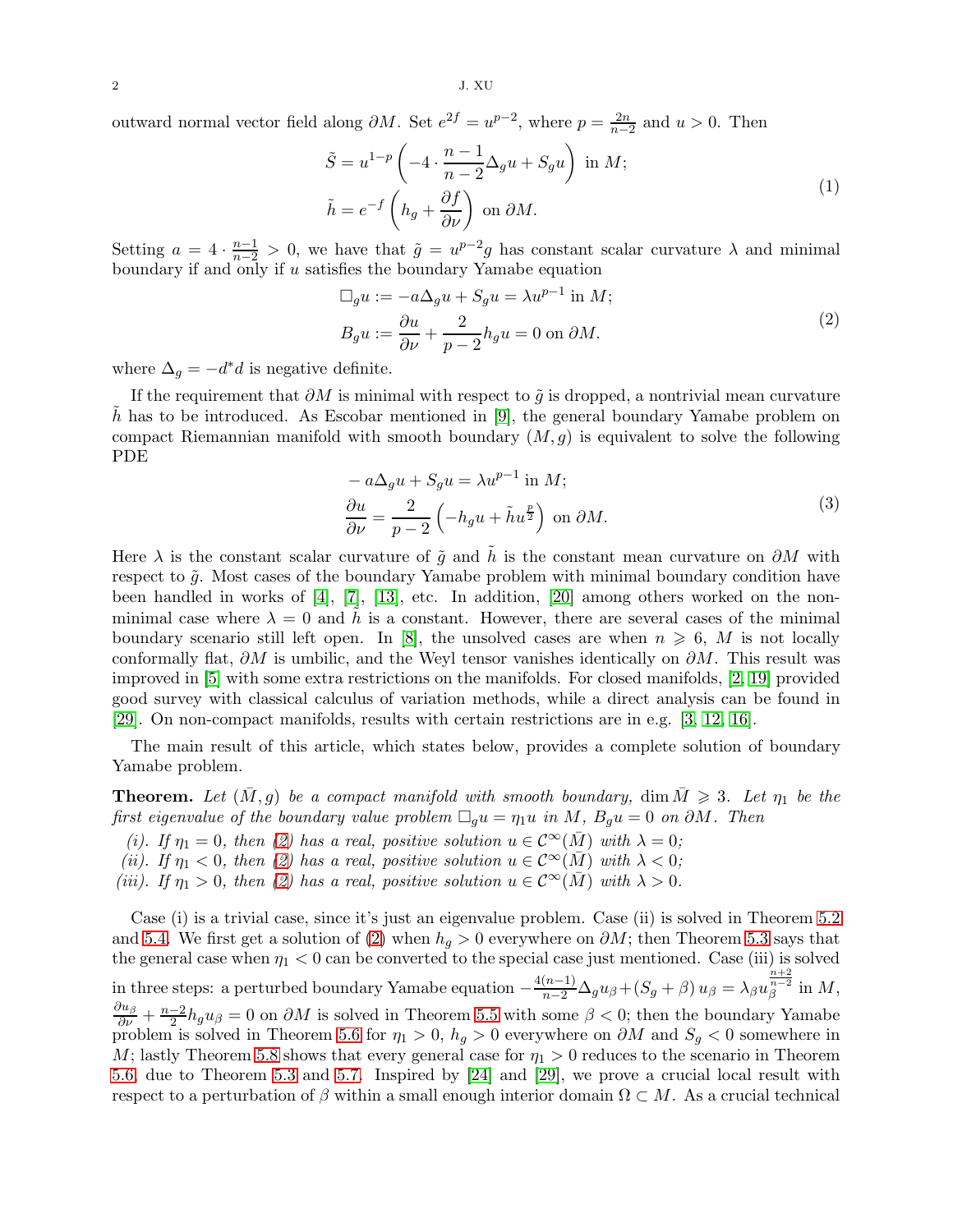point, the small radius volume of geodesic balls is controlled by the scalar curvature, while the Weyl tensor does not influence the volume..

In the classical calculus of variations approach, a solution of the boundary Yamabe problem is a minimizer of the functional

$$
Q(M) = \inf_{u \neq 0} \int_u \frac{\int_M |\nabla_g u|^2 + S_g u^2 d\text{Vol}_g + \int_{\partial M} \frac{2}{p-2} h_g u^2 dS}{\left(\int_M u^p d\text{Vol}_g\right)^{\frac{2}{p}}}
$$

The existence of the minimizer relies heavily on showing  $Q(M) < Q(\mathbb{S}_{+}^{n})$ . The existence of of a minimizer is broken down into several cases, depending on whether Weyl tensor vanishes or not, and whether a boundary point is umbilic or not. In particular, the analysis of the Yamabe quotient near the boundary requires different test functions depending on the nature of the Weyl tensor, the existence of umbilic points, and the vanishing of Weyl tensor on  $\partial M$ . In contrast, when  $\eta_1 < 0$ we apply the idea of Kazdan and Warner [\[17\]](#page-24-20) from the closed manifold case to construct global sub-solutions and super-solutions. Historically this is also an easy case.

The hard case is when  $\eta_1 > 0$ . In the classical approach, subcritical solutions are constructed, i.e. the boundary Yamabe equations with subcritical nonlinear terms  $u^{s-1}, s \in (2, p)$  are solved; then a limiting argument as  $s \to p^-$  is required. This limiting process as well as the proof of the positivity of the limit require  $Q(M) < Q(\mathbb{S}_{+}^{n})$ . In our method we bypass this subcritical argument by perturbing the coefficient of the zeroth order term of the differential operator, instead of the power of nonlinear term. The advantage is to keep the nonlinear term with the same power  $p-1$ , which simplifies the limiting argument significantly in the sense that only  $Q(M) \leq Q(\mathbb{S}_{+}^{n})$  is required. In particular, we use the local to global analysis developed in closed manifolds [\[29\]](#page-24-1): first of all, we construct a local solution of a perturbed Yamabe equation  $-a\Delta_g u + (S_g + \beta)u = \lambda u^{p-1}, \beta < 0$ , in a small domain  $\Omega$  with trivial Dirichlet boundary condition; secondly we apply monotone iteration scheme to obtain a global solution of perturbed Yamabe equation with Robin boundary condition  $B_g u = 0$ ; lastly, we pass the limit by taking  $\beta \to 0^-$  and obtain the solution. Local analysis is essential in the limiting argument.

Through the local analysis, iteration scheme and perturbation methods in this article and in [\[29\]](#page-24-1), the Yamabe problem on closed manifolds and the Escobar problem on compact manifolds with boundary have a synchronized methodology: (i) the solvability in both cases are classified by the sign of the first eigenvalue  $\eta_1$  of conformal Laplacian only; (ii) when  $\eta_1 < 0$ , both cases are solved by constructing a global subsolution and supersolution; (iii) when  $\eta_1 > 0$ , both cases are solved by solving a perturbed PDE followed with a limiting argument which annihilates the perturbed term. In contrast, the classical arguments are asynchronous: historically the locally conformally flat cases are hardest cases on closed manifolds with dimensions  $n \geq 6$ ; meanwhile the cases when  $M$  is not locally conformally flat were left open on compact manifolds with boundary when dim $(M) \geq 6$ .

This article is organized as follows. In §2, definitions and essential tools are listed and proved if necessary. In §3, we first proved a global  $\mathcal{L}^p$ -regularity theory for second order elliptic PDE with Robin condition in Theorem [3.1](#page-6-0) by assuming the existence of the solution of this type of PDE. This work is based on a local result by Agmon, Douglis and Nirenberg [\[1\]](#page-24-21). A general elliptic estimate is also given. With injectivity of the second order elliptic operator, a specific elliptic estimate is given in Theorem [3.2.](#page-8-0) This  $\mathcal{L}^p$ -regularity theory and  $\mathcal{L}^p$ -estimate are then used to prove the existence of the solution of  $-a\Delta_{g}u = F(x, u)$  with Robin condition by monotone iteration method on compact manifolds with boundary in Theorem [3.3,](#page-9-0) provided the existence of corresponding linear elliptic PDE. In §4, an existence theorem of the elliptic linear PDE  $-\Lambda\Delta_q u + \Lambda' u = f$  with Robin boundary condition is given. In §5, the boundary Yamabe problem is fully solved in several steps. In Corollary [5.1,](#page-13-1) the  $\eta_1 = 0$  case is solved; in Theorem [5.2](#page-13-0) and [5.4,](#page-16-0) the  $\eta_1 < 0$  case is solved; in Theorem [5.6](#page-18-0) and [5.8,](#page-23-0) the  $\eta_1 > 0$  case is solved by a perturbation result in Theorem [5.5.](#page-16-1) In §5, some discussion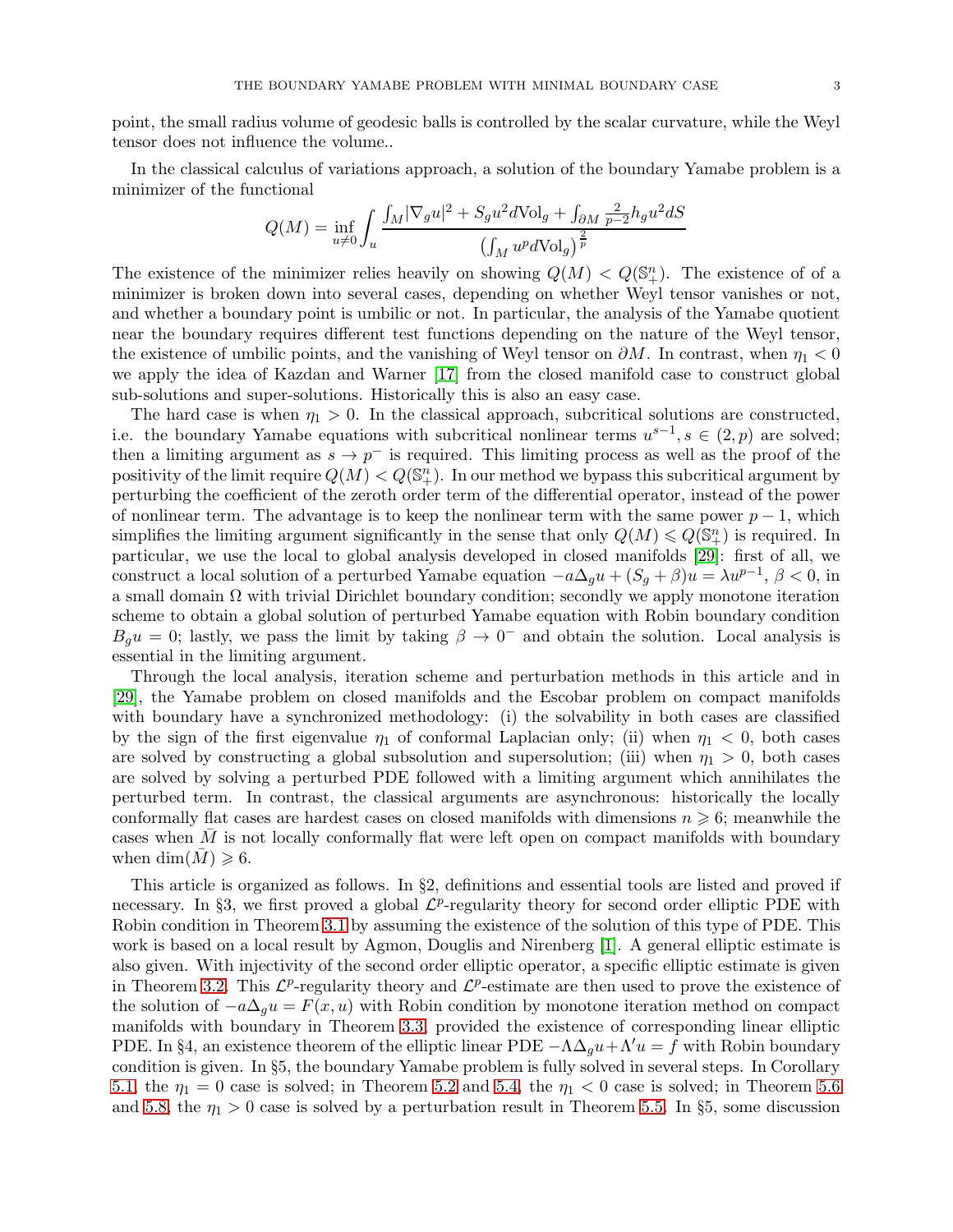4 J. XU

of the question "whether functions  $f_1, f_2$  can be the prescribed scalar curvature and mean curvature of some metric under conformal change respectively" is given in Theorem [5.3,](#page-15-0) [5.7,](#page-22-0) Corollary [5.2](#page-15-1) and [5.3.](#page-23-1)

### 2. The Preliminaries

In this section, we list necessary definitions and results in order to solve this boundary Yamabe problem. Throughout this section, we consider the spaces with dimensions no less than 3.

Let  $\Omega$  be a connected, bounded, open subset of  $\mathbb{R}^n$  with smooth boundary  $\partial\Omega$  equipped with some Riemannian metric g that can be extended smoothly to  $\Omega$ . We call  $(\Omega, g)$  a Riemannian domain. Furthermore, let  $(\Omega, g)$  be a compact manifold with boundary.

Firstly we define Sobolev space on compact manifolds  $(M, q)$  with interior M and smooth boundary  $\partial M$ . The integer ordered Sobolev spaces defined on  $(M, g)$  is defined on  $(M, g)$ , where M is the interior. We also define Sobolev spaces on Riemannian domain  $(\Omega, g)$ .

**Definition 2.1.** Let  $(M, g)$  be a compact Riemannian manifold with smooth boundary ∂M and interior M, let dim  $M = n$ . Let  $d\omega$  be the Riemannian density with local expression  $dVol_q$ . Let  $dS$ be the induced boundary density on ∂M. For real valued functions u, we set:

(i) For  $1 \leqslant p < \infty$ ,

$$
\mathcal{L}^p(M,g) \text{ is the completion of } \left\{ u \in \mathcal{C}_c^{\infty}(\bar{M}) : \|u\|_{p,g}^p := \int_M |u|^p d\omega < \infty \right\};
$$
  

$$
\mathcal{L}^p(\Omega,g) \text{ is the completion of } \left\{ u \in \mathcal{C}_c^{\infty}(\Omega) : \|u\|_{p,g}^p := \int_{\Omega} |u|^p dVol_g < \infty \right\}.
$$

(ii) For  $\nabla$  the Levi-Civita connection of g, and for  $u \in C^{\infty}(M)$ ,

$$
|\nabla^k u|_g^2 := (\nabla^{\alpha_1} \dots \nabla^{\alpha_k} u)(\nabla_{\alpha_1} \dots \nabla_{\alpha_k} u).
$$
\n(4)

In particular,  $|\nabla^0 u|_g^2 = |u|_g^2$  and  $|\nabla^1 u|_g^2 = |\nabla u|_g^2$ . (iii) For  $s \in \mathbb{N}, 1 \leqslant p < \infty$ ,

$$
W^{s,p}(M,g) = \left\{ u \in \mathcal{L}^p(M,g) : ||u||_{W^{s,p}(M,g)}^p = \sum_{j=0}^s \int_M |\nabla^j u|_g^p d\omega < \infty \right\};
$$
  

$$
W^{s,p}(\Omega,g) = \left\{ u \in \mathcal{L}^p(\Omega,g) : ||u||_{W^{s,p}(\Omega,g)}^p = \sum_{j=0}^s \int_{\Omega} |\nabla^j u|_g^p dVol_g < \infty \right\}.
$$
  
(5)

Similarly,  $W_0^{s,p}$  $\int_0^{s,p}(M,g)$  is the completion of  $\mathcal{C}_c^{\infty}(M)$  with respect to the  $W^{s,p}$ -norm. In particular,  $H^s(M,g) := W^{s,2}(M,g), s \in \mathbb{N}, 1 \leqslant p' < \infty$  are the usual Sobolev spaces, and we similarly define  $H_0^{s}(M,g), W_0^{s,p}$  $L_0^{s,p}(\Omega,g)$  and  $H_0^s(\Omega,g)$ .

(iv) With an open cover  $\{U_{\xi}, \phi_{\xi}\}\$  of  $(\bar{M}, g)$  and a smooth partition of unity  $\{\chi_{\xi}\}\$  subordinate to this cover, we can define the  $W^{s,p}$ -norm locally, which is equivalent to the definition above.

$$
||u||_{W^{s,p}(M,g)} = \sum_{\xi} ||\left(\phi_{\xi}^{-1}\right)^* \chi_{\xi} u||_{W^{s,p}(\phi_{\xi}(U_{\xi}),g)}.
$$

Let's denote the conformal Laplacian with the boundary condition to be

$$
\Box_g u := -a\Delta_g u + S_g u, B_g u := \frac{\partial u}{\partial \nu} + \frac{2}{p-2} h_g u, \forall u \in C_c^{\infty}(M).
$$
 (6)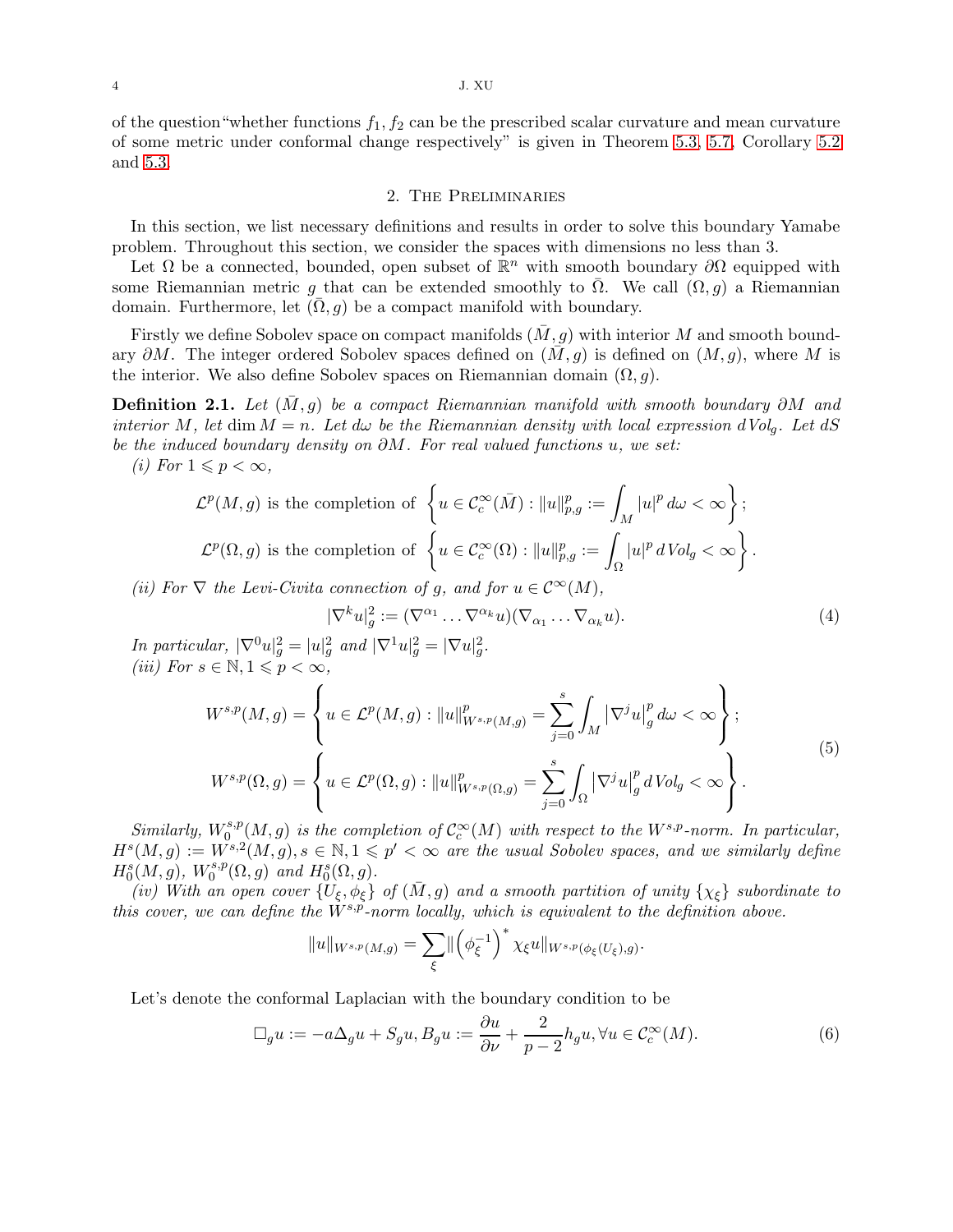Let's denote the first eigenvalue of  $\Box_g$  with boundary condition  $B_g u = 0$  to be  $\eta_1$ , which is characterized by

$$
\eta_1 = \inf_{u \neq 0} \frac{\int_M a |\nabla_g u|^2 d\omega + \int_M S_g u^2 d\omega + \int_{\partial M} \frac{2}{p-2} h_g u^2 dS}{\int_M u^2 d\omega}.\tag{7}
$$

The following result is needed due to Escobar [\[8\]](#page-24-8).

<span id="page-4-3"></span>**Proposition 2.1.** [\[8,](#page-24-8) Prop. 1.3.] Let  $\tilde{g} = u^{p-2}g$  be a conformal metric to g. Let  $\eta_1$  and  $\tilde{\eta}_1$  be the first eigenvalue of  $\Box_g$  and  $\Box_{\tilde{g}}$  with boundary conditions  $B_g = 0$  and  $B_{\tilde{g}} = 0$ , respectively. Then either the signs of  $\eta_1$  and  $\tilde{\eta}_1$  are the same or  $\eta_1 = \tilde{\eta}_1 = 0$ .

A local  $L^p$  regularity is required for some type of Robin boundary condition, due to Agmon, Douglis, and Nirenberg [\[1\]](#page-24-21).

<span id="page-4-0"></span>**Proposition 2.2.** [\[1,](#page-24-21) Thm. 7.3, Thm. 15.2] Let  $(\Omega, g)$  be a Riemannian domain where the boundary  $\partial Ω$  satisfies Lipschitz condition. Let ν be the outward unit normal vector along  $\partial Ω$ . Let L be the second order elliptic operator on  $\Omega$  with smooth coefficients up to  $\partial M$  and  $f \in \mathcal{L}^p(\Omega,g)$ ,  $f' \in$  $W^{1,p}(\Omega,g)$  for some  $p\in (1,\infty)$ . Let  $u\in H^1(\Omega,g)$  be the weak solution of the following boundary value problem

<span id="page-4-1"></span>
$$
Lu = f \text{ in } \Omega, Bu := \frac{\partial u}{\partial \nu} + c(x)u = f' \text{ on } \partial \Omega,
$$
\n(8)

where  $c \in C^{\infty}(\partial \Omega)$ . Then  $u \in W^{2,p}(\Omega, g)$  and the following estimates holds provided  $u \in \mathcal{L}^p(\Omega, g)$ :

$$
||u||_{W^{2,p}(\Omega,g)} \leq C^* (||Lu||_{\mathcal{L}^p(\Omega,g)} + ||Bu||_{W^{1,p}(\Omega,g)} + ||u||_{\mathcal{L}^p(\Omega,g)}) .
$$
\n(9)

Here the constant  $C^*$  depends on  $L, p$  and  $(\Omega, g)$ .

<span id="page-4-2"></span>**Remark 2.1.** It is worth mentioning that the result in Proposition [2.2](#page-4-0) holds on a  $n$  dimensional hemisphere denoted by  $\sum_{i=1}^{n-1} x_i^2 + t^2 \leq 1, t \geq 0$  where the boundary condition is only defined on  $t = 0$  and u in [\(8\)](#page-4-1) vanishes outside the hemisphere [\[1,](#page-24-21) Thm. 15.1]. The Schauder estimates holds in the same manner, see [\[1,](#page-24-21) Thm. 7.1, Thm. 7.2]. This is particularly useful since for the global analysis in next section, we will choose a cover of  $(M, g)$ , and for any boundary chart  $(U, \phi)$  of  $(M, g)$ , the intersection  $\phi(U \cap M)$  is a one-to-one correspondence to a hemisphere, provided that  $\partial M$  is smooth enough. It resolves the issue for the boundary charts, as we shall see in later sections.

Another tool required in the future analysis is the  $W^{s,p}$ -type "Peter-Paul" inequality.

**Proposition 2.3.** [\[10,](#page-24-22) Thm. 7.28] Let  $(\Omega, g)$  be a Riemannian domain in  $\mathbb{R}^n$  and  $u \in W^{2,p}(\Omega, g)$ . Then for any  $\gamma > 0$ ,

$$
\|\nabla_g u\|_{\mathcal{L}^p(\Omega,g)} \leq \gamma \|u\|_{W^{2,p}(\Omega,g)} + C'_{\gamma} \gamma^{-1} \|u\|_{\mathcal{L}^p(\Omega,g)}.
$$
\n(10)

Here  $C_{\gamma}$  only depends on  $\gamma$  and  $(\Omega, g)$ .

Note that in [\[10\]](#page-24-22) this inequality is stated in a more general version, we only need the  $W^{2,p}$ -case here. Note also that the result above can be easily obtained by Gagliardo-Nirenberg interpolation inequality when u is compactly supported in  $\Omega$ . We can easily extend this local results to global results.

**Proposition 2.4.** Let  $(\overline{M}, g)$  be a compact manifold with smooth boundary ∂M. Let  $u \in W^{2,p}(M, g)$ . Then for any  $0 < \gamma < 1$ ,

$$
||u||_{W^{1,p}(M,g)} \leq \gamma ||u||_{W^{2,p}(M,g)} + C_{\gamma} \gamma^{-1} ||u||_{\mathcal{L}^p(M,g)}.
$$
\n(11)

Here  $C_{\gamma}$  only depends on  $\gamma$  and  $(\bar{M}, g)$ .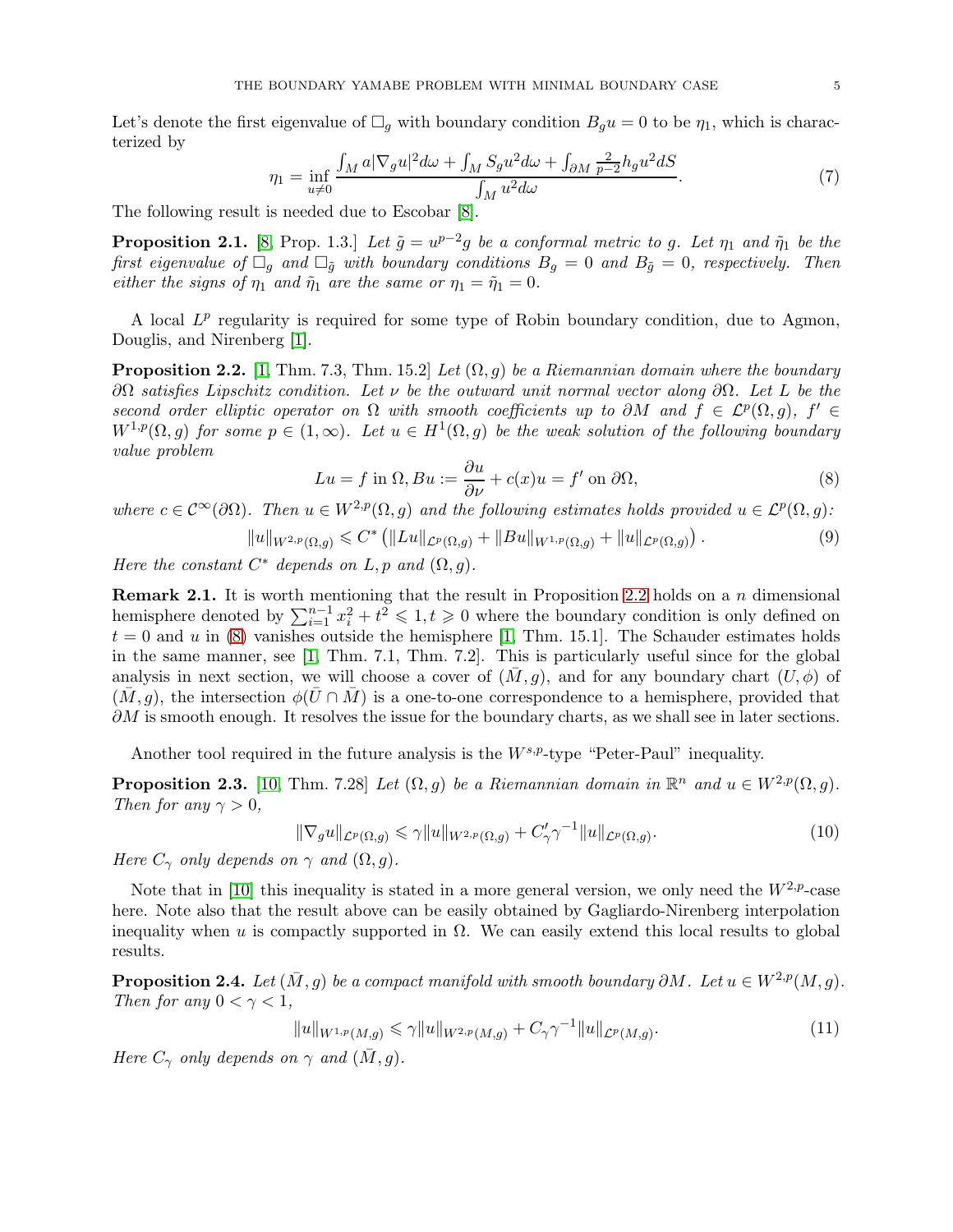*Proof.* Taking a finite cover  $(U_{\xi}, \phi_{\xi})$  of  $(\overline{M}, g)$  and a smooth partition of unity  $\{\chi_{\xi}\}\$ . Applying this, we have

$$
||u||_{W^{1,p}(M,g)} = \sum_{\xi} \left\| \left( \phi_{\xi}^{-1} \right)^* \chi_{\xi} u \right\|_{W^{1,p}(\phi_{\xi}(U_{\xi}),g)} = ||u||_{\mathcal{L}^p(M,g)} + \sum_{\xi} \left\| \nabla_g \left( \left( \phi_{\xi}^{-1} \right)^* \chi_{\xi} u \right) \right\|_{\mathcal{L}^p(\phi_{\xi}(U_{\xi}),g)}
$$
  
\$\leq\$  $||u||_{\mathcal{L}^p(M,g)} + \sum_{\xi} \left( \gamma \left\| \left( \phi_{\xi}^{-1} \right)^* \chi_{\xi} u \right\|_{W^{2,p}(\phi_{\xi}(U_{\xi}),g)} + C'_{\gamma} \gamma^{-1} \left\| \left( \phi_{\xi}^{-1} \right)^* \chi_{\xi} u \right\|_{\mathcal{L}^p(\phi_{\xi}(U_{\xi}),g)}$   
=  $\gamma ||u||_{W^{2,p}(M,g)} + C_{\gamma} \gamma^{-1} ||u||_{\mathcal{L}^p(M,g)}.$ 

In the last step, we combine the first and the third term.

Sobolev embedding theorem for compact manifolds with boundary plays an important role in regularity arguments.

<span id="page-5-2"></span>**Proposition 2.5.** [\[2,](#page-24-15) Ch. 2] (Sobolev Embeddings) Let  $(\bar{M}, g)$  be a compact manifold with smooth boundary ∂M.

(i) For  $s \in \mathbb{N}$  and  $1 \leqslant p \leqslant p' < \infty$  such that

<span id="page-5-0"></span>
$$
\frac{1}{p} - \frac{s}{n} \leqslant \frac{1}{p'},\tag{12}
$$

 $W^{s,p}(M,g)$  continuously embeds into  $\mathcal{L}^{p'}(M,g)$  with the following estimates:

$$
||u||_{\mathcal{L}^{p'}(M,g)} \leqslant K||u||_{W^{s,p}(M,g)}.\tag{13}
$$

(ii) For  $s \in \mathbb{N}$ ,  $1 \leqslant p < \infty$  and  $0 < \alpha < 1$  such that

<span id="page-5-1"></span>
$$
\frac{1}{p} - \frac{s}{n} \leqslant -\frac{\alpha}{n},\tag{14}
$$

Then  $W^{s,p}(M,g)$  continuously embeds in the Hölder space  $\mathcal{C}^{0,\alpha}(\bar{M})$  with the following estimates:

$$
||u||_{\mathcal{C}^{0,\alpha}(\bar{M})} \leqslant K'||u||_{W^{s,p}(M,g)}.
$$
\n(15)

(iii) Both embeddings above are compact embeddings provided that the equalities in  $(12)$  and  $(14)$ do not hold, respectively.

In order to deal with manifolds with boundaries, a trace theorem is often required. Let  $\imath : \partial M \to$  $\overline{M}$  be the inclusion map and thus  $\partial M$  admits an induced Riemannian metric  $\imath^* g$ . The following version is due to Taylor [\[26\]](#page-24-23).

<span id="page-5-3"></span>**Proposition 2.6.** [\[26,](#page-24-23) Prop. 4.5] Let  $(M, g)$  be a compact manifold with smooth boundary ∂M. Let  $u \in H^1(M, g)$ . Then there exists a bounded linear operator

$$
T: H^1(M, g) \to \mathcal{L}^2(\partial M, i^*g)
$$

such that

$$
Tu = u \Big|_{\partial M}, \text{ if } u \in C^{\infty}(\bar{M}) \cap H^{1}(M, g);
$$
  

$$
||Tu||_{\mathcal{L}^{2}(\partial M, i^{*}g)} \leqslant K''||u||_{H^{1}(M, g)}.
$$
 (16)

Here K'' only depends on  $(M, g)$  and is independent of u. Furthermore, the map  $T : H^1(M, g) \rightarrow$  $H^{\frac{1}{2}}(\partial M, i^*g)$  is surjective.

The following result, which is a local version of perturbed Yamabe equation with trivial Dirichlet boundary condition and a negative constant  $\beta$  < 0, plays a central role in boundary Yamabe problem. We proved this result in [\[29\]](#page-24-1), and applied this result to proof Yamabe problem on closed manifolds.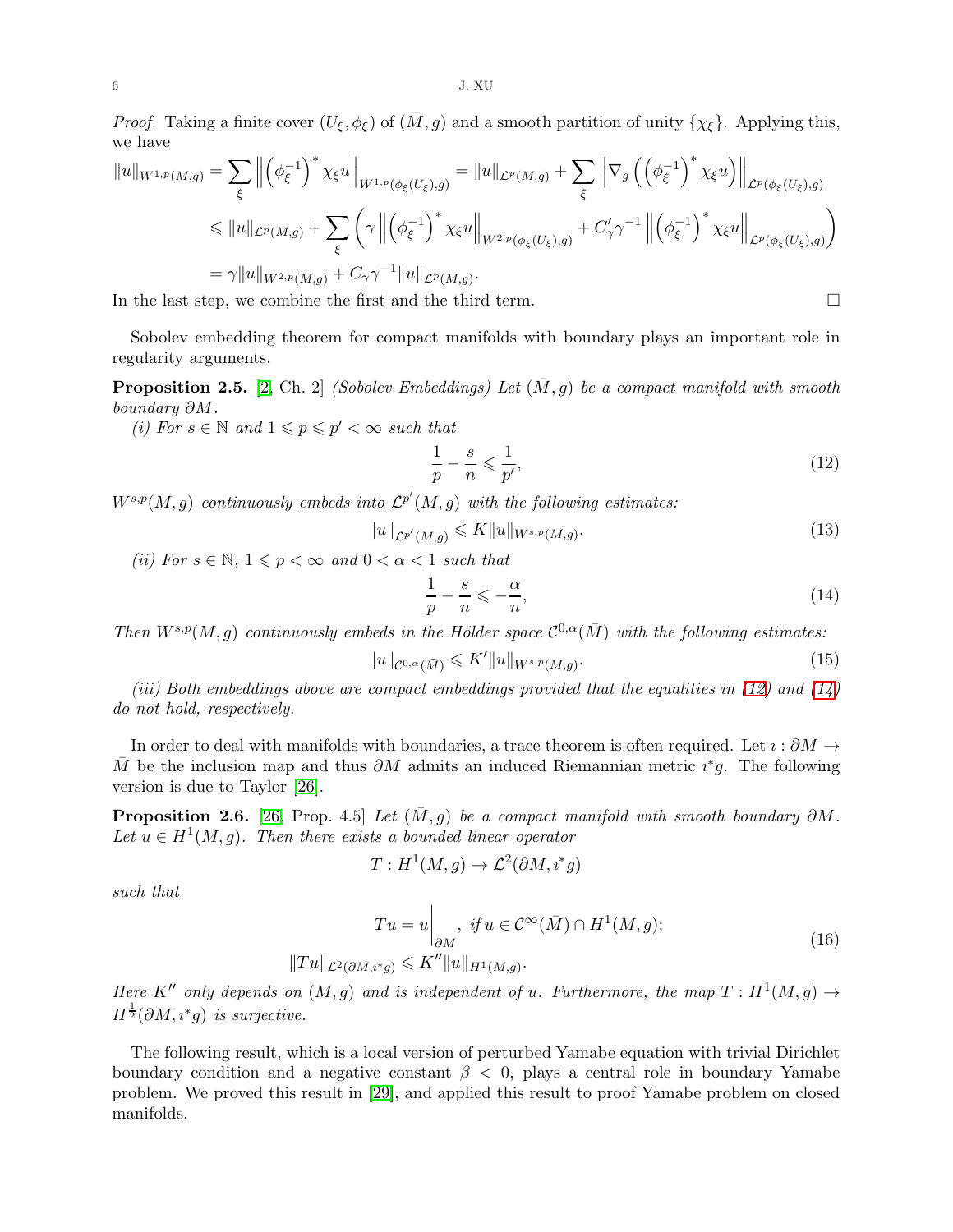<span id="page-6-4"></span>**Proposition 2.7.** [\[29,](#page-24-1) Prop. 3.3] Let  $(\Omega, g)$  be Riemannian domain in  $\mathbb{R}^n$ ,  $n \geq 3$ , with  $C^{\infty}$  boundary, and with  $\text{Vol}_q(\Omega)$  and the Euclidean diameter of  $\Omega$  sufficiently small. Let  $\beta < 0$  be any negative constant. Assume  $S_g < 0$  within the small enough closed domain  $\overline{\Omega}$ . Then for any  $\lambda > 0$ the following Dirichlet problem

<span id="page-6-5"></span>
$$
-a\Delta_g u + (S_g + \beta) u = \lambda u^{p-1} \text{ in } \Omega, u = 0 \text{ on } \partial\Omega.
$$
 (17)

has a real, positive solution  $u \in C_0(\overline{\Omega}) \cap H_0^1(\Omega, g)$  vanishes at  $\partial \Omega$ .

<span id="page-6-6"></span>**Remark 2.2.** Let  $\lambda_1$  be the first nonzero eigenvalue of  $-\Delta_q$  on Riemannian domain  $(\Omega, g)$  with Dirichlet boundary condition. Recall that in Proposition 3.3 of [\[29\]](#page-24-1), the smallness of  $\Omega$  is determined by

<span id="page-6-1"></span>
$$
\sup_{x \in M} |S_g| + |\beta| \le a\lambda_1, \frac{a}{n} - \left(\frac{n-2}{2n} + 1\right) \left(\sup_{x \in M} |S_g| + |\beta|\right) \lambda_1^{-1} \ge 0. \tag{18}
$$

[\(18\)](#page-6-1) will be used in Section 6.

### 3. Monotone Iteration Scheme on Closed Manifolds with Boundary

In this section, an  $\mathcal{L}^p$ -regularity result on compact manifolds with smooth boundary will be proved first, this global  $\mathcal{L}^p$  regularity will then be used to show the existence of solution of second order elliptic PDE on  $(M, g)$  with appropriate boundary conditions by monotone iteration scheme. Throughout the whole section, the existence of solutions, sub-solutions or super-solutions are assumed. Throughout this section, we assume that dim  $M \geq 3$ .

The first result is a global  $\mathcal{L}^p$ -regularity with respect to the elliptic operator and oblique boundary conditions. This proof, essentially, is due to Agmon, Douglis and Nirenberg [\[1\]](#page-24-21), although they only proved a local version.

<span id="page-6-0"></span>**Theorem 3.1.** Let  $(M, g)$  be a compact manifold with smooth boundary  $\partial M$ . Let  $\nu$  be the unit outward normal vector along ∂M. Let L be a uniform second order elliptic operator on M with smooth coefficients up to  $\partial M$ . Let  $f \in \mathcal{L}^p(M,g)$ . Let  $u \in H^1(M,g)$  be a weak solution of the following boundary value problem

<span id="page-6-2"></span>
$$
Lu = f \text{ in } M, \frac{\partial u}{\partial \nu} + c(x)u = 0 \text{ on } \partial M.
$$
 (19)

Here  $c \in C^{\infty}(M)$ . If, in addition,  $u \in L^{p}(M, g)$ , then  $u \in W^{2,p}(M, g)$  with the following estimates

<span id="page-6-3"></span>
$$
||u||_{W^{2,p}(M,g)} \leqslant C \left( ||Lu||_{\mathcal{L}^p(M,g)} + ||u||_{\mathcal{L}^p(M,g)} \right). \tag{20}
$$

Here C depends on L, p, c and the manifold  $(\bar{M}, g)$  and is independent of u.

*Proof.* Choose a finite cover of  $(\overline{M}, q)$ , say

$$
(\bar{M}, g) = \left(\bigcup_{\alpha} (U_{\alpha}, \phi_{\alpha})\right) \cup \left(\bigcup_{\beta} (U_{\beta}, \phi_{\beta})\right)
$$

where  $\{U_\alpha, \phi_\alpha\}$  are interior charts and  $\{U_\beta, \phi_\beta\}$  are boundary charts. Choose a partition of unity  $\{\chi_{\alpha}, \chi_{\beta}\}\$  subordinate to this cover, where  $\{\chi_{\alpha}\}\$  are associated with interior charts and  $\{\chi_{\beta}\}\$  are associated with boundary charts. The local expression of the differential operator for interior charts is of the form

$$
L \mapsto \left(\phi_\alpha^{-1}\right)^*L\phi_\alpha^* : \mathcal{C}^\infty(\phi_\alpha(U_\alpha)) \to \mathcal{C}^\infty(\phi_\alpha(U_\alpha))
$$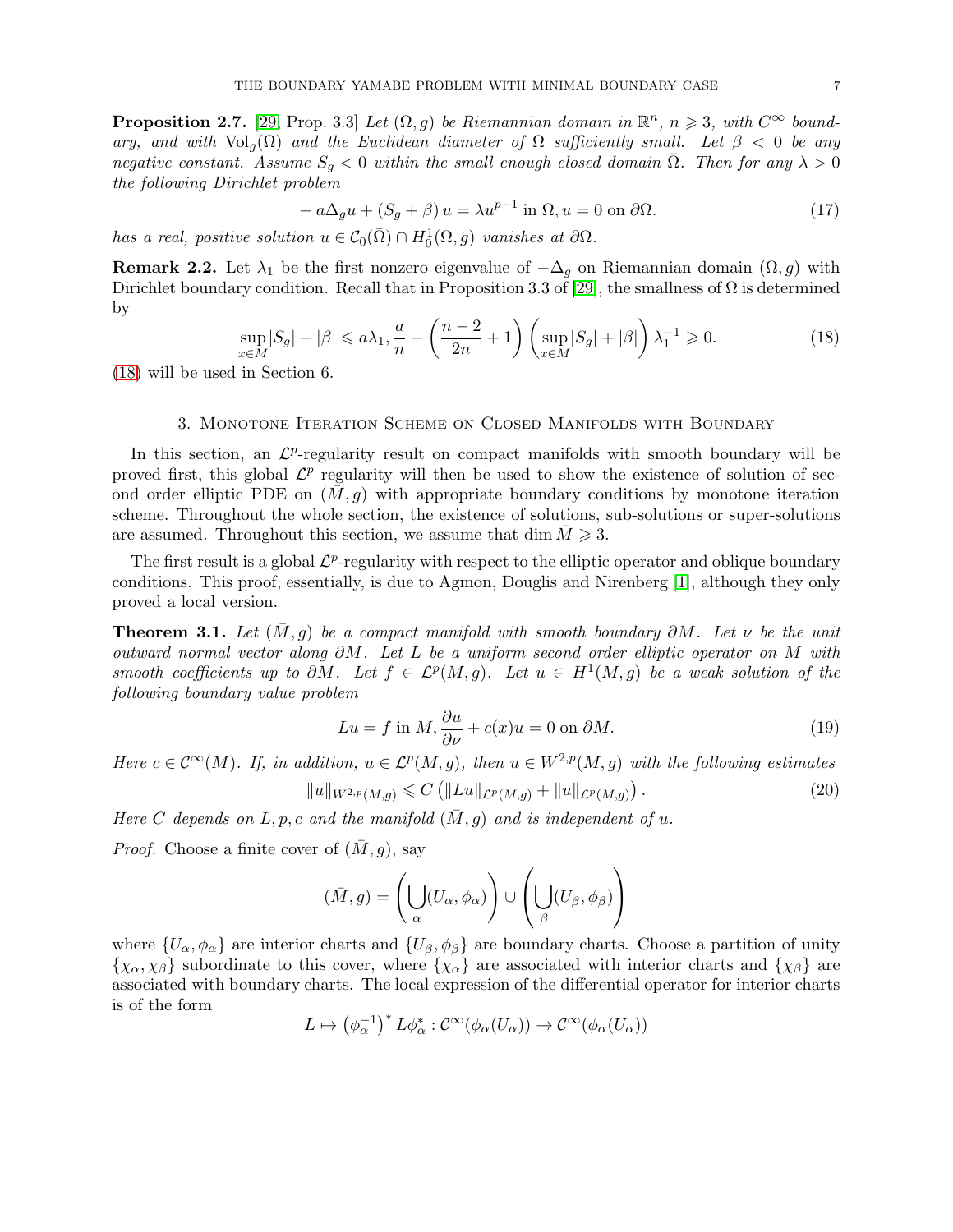which can be extended to Sobolev spaces with appropriate orders. The same expression applies for boundary charts. Denote

$$
L_{\alpha} = \left(\phi_{\alpha}^{-1}\right)^{*} L\phi_{\alpha}^{*}, L_{\beta} = \left(\phi_{\beta}^{-1}\right)^{*} L\phi_{\beta}^{*}; \frac{\partial}{\partial \nu'} = \left(\phi_{\beta}^{-1}\right)^{*} \left(\frac{\partial}{\partial \nu}\right) \phi_{\beta}^{*}
$$

$$
\left(\phi_{\alpha}^{-1}\right)^{*} \chi_{\alpha} = \chi_{\alpha}', \left(\phi_{\beta}^{-1}\right)^{*} \chi_{\beta} = \chi_{\beta}'; \left(\phi_{\beta}^{-1}\right)^{*} c = c_{\beta}';
$$

$$
\left(\phi_{\alpha}^{-1}\right)^{*} u = u_{\alpha}', \left(\phi_{\beta}^{-1}\right)^{*} u = u_{\beta}', \left(\phi_{\alpha}^{-1}\right)^{*} f = f_{\alpha}', \left(\phi_{\beta}^{-1}\right)^{*} f = f_{\beta}'
$$

With these notations, the local expressions of our PDE with respect to  $u'_{\alpha}, u'_{\beta}$  associated with [\(19\)](#page-6-2) in each chart, respectively, are as follows:

<span id="page-7-0"></span>
$$
L_{\alpha} \left( \chi'_{\alpha} u'_{\alpha} \right) - [L_{\alpha}, \chi'_{\alpha}] u'_{\alpha} = \chi'_{\alpha} f'_{\alpha} \text{ in } \phi_{\alpha}(U_{\alpha}), \chi'_{\alpha} u'_{\alpha} = 0 \text{ on } \partial \phi_{\alpha}(U_{\alpha});
$$
  
\n
$$
L_{\beta} \left( \chi'_{\beta} u'_{\beta} \right) - [L_{\beta}, \chi'_{\beta}] u'_{\beta} = \chi'_{\beta} f'_{\beta} \text{ in } \phi_{\beta}(U_{\beta}),
$$
  
\n
$$
\frac{\partial \chi'_{\beta} u'_{\beta}}{\partial \nu'} + c'_{\beta} \chi'_{\beta} u'_{\beta} = \frac{\partial \chi'_{\beta}}{\partial \nu'} u'_{\beta} \text{ on } \partial \phi_{\beta}(\bar{U}_{\beta} \cap \bar{M}), \chi'_{\beta} u'_{\beta} = 0 \text{ on } \partial \phi_{\beta}(U_{\beta}) \setminus \left( \partial \phi_{\beta}(\bar{U}_{\beta} \cap \bar{M}) \right).
$$
\n(21)

Here  $[L, \chi]$  is a commutator defined as

$$
[L, \chi]u = L(\chi u) - \chi(Lu).
$$

Since L is a second order differential operator,  $[L, \chi]$  is a first order differential operator. Since the existence of solution of [\(19\)](#page-6-2) is assumed, we conclude that local PDEs in [\(21\)](#page-7-0) are solvable with  $\chi'_{\alpha}u',\chi'_{\beta}u \in \mathcal{L}^p \cap H^1$  in associated domains, respectively. The boundary conditions on boundary charts are also Robin condition satisfying Proposition [2.2.](#page-4-0) The following analysis is due to Melrose [\[21\]](#page-24-24). For interior chart, we take  $\psi_{\alpha} \in C^{\infty}(M)$  such that  $\psi_{\alpha} = 1$  on  $\text{supp}(\chi_{\alpha})$ , denote  $\psi_{\alpha}' =$  $(\phi_{\alpha}^{-1})^* \psi_{\alpha}$ , thus

$$
\begin{split} \|\chi_\alpha'u_\alpha'\|_{W^{2,p}(\phi_\alpha(U_\alpha),g)} &\leqslant C^* \left( \|L_\alpha(\chi_\alpha'u_\alpha')\|_{\mathcal{L}^p(\phi_\alpha(U_\alpha),g)} + \|\chi_\alpha'u_\alpha'\|_{\mathcal{L}^p(\phi_\alpha(U_\alpha),g)} \right) \\ &\leqslant C^* \left( \|\chi_\alpha'f_\alpha'\|_{\mathcal{L}^p(\phi_\alpha(U_\alpha),g)} + \big\|[L_\alpha',\chi_\alpha']\psi_\alpha'u_\alpha'\big\|_{\mathcal{L}^p(\phi_\alpha(U_\alpha),g)} + \|\chi_\alpha'u_\alpha'\|_{\mathcal{L}^p(\phi_\alpha(U_\alpha),g)} \right) \\ &\leqslant C^* \|\chi_\alpha'f_\alpha'\|_{\mathcal{L}^p(\phi_\alpha(U_\alpha),g)} + C^*C_{1,\alpha}\|\psi_\alpha'u_\alpha'\|_{\mathcal{L}^p(\phi_\alpha(U_\alpha),g)} \\ &\quad + C^*C_{2,\alpha}\|\nabla_g(\psi_\alpha'u_\alpha')\|_{\mathcal{L}^p(\phi_\alpha(U_\alpha),g)} + C^* \|\chi_\alpha'u_\alpha'\|_{\mathcal{L}^p(\phi_\alpha(U_\alpha),g)} \\ &\leqslant C^* \|\chi_\alpha'f_\alpha'\|_{\mathcal{L}^p(\phi_\alpha(U_\alpha),g)} + C_{0,\alpha}\|\psi_\alpha'u_\alpha'\|_{W^{1,p}(\phi_\alpha(U_\alpha),g)} + C^* \|\chi_\alpha'u_\alpha'\|_{\mathcal{L}^p(\phi_\alpha(U_\alpha),g)} \end{split}
$$

For boundary chart, we take  $\psi_{\beta}$  correspondingly, and have

$$
\begin{split}\n\|\chi'_{\beta}u'_{\beta}\|_{W^{2,p}(\phi_{\beta}(U_{\beta}),g)} &\leq C^{*}\left(\|L_{\beta}(\chi'_{\beta}u'_{\beta})\|_{\mathcal{L}^{p}(\phi_{\alpha}(U_{\alpha}),g)} + \left\|\frac{\partial\chi'_{\beta}}{\partial\nu'}u'_{\beta}\right\|_{W^{1,p}(\phi_{\beta}(U_{\beta}),g)} + \|\chi'_{\beta}u'_{\beta}\|_{\mathcal{L}^{p}(\phi_{\beta}(U_{\beta}),g)}\right) \\
&\leq C^{*}\|\chi'_{\beta}f'_{\beta}\|_{\mathcal{L}^{p}(\phi_{\beta}(U_{\beta}),g)} + C^{*}\left\|[L'_{\beta},\chi'_{\beta}]\psi'_{\beta}u'_{\beta}\right\|_{\mathcal{L}^{p}(\phi_{\beta}(U_{\beta}),g)} \\
&\quad + C^{*}\left\|\frac{\partial\chi'_{\beta}}{\partial\nu'}\psi'_{\beta}u'_{\beta}\right\|_{W^{1,p}(\phi_{\beta}(U_{\beta}),g)} + C^{*}\|\chi'_{\beta}u'_{\beta}\|_{\mathcal{L}^{p}(\phi_{\beta}(U_{\beta}),g)} \\
&\leq C^{*}\|\chi'_{\beta}f'_{\beta}\|_{\mathcal{L}^{p}(\phi_{\beta}(U_{\beta}),g)} + C^{*}C_{1,\beta}\|\psi'_{\beta}u'_{\beta}\|_{\mathcal{L}^{p}(\phi_{\beta}(U_{\beta}),g)} \\
&\quad + C^{*}C_{2,\beta}\|\nabla_{g}(\psi'_{\beta}u'_{\beta})\|_{\mathcal{L}^{p}(\phi_{\beta}(U_{\beta}),g)} + C^{*}C_{3,\beta}\|\psi'_{\beta}u'_{\beta}\|_{W^{1,p}(\phi_{\beta}(U_{\beta}),g)} \\
&\leq C^{*}\|\chi'_{\beta}f'_{\beta}\|_{\mathcal{L}^{p}(\phi_{\beta}(U_{\beta}),g)} + C_{0,\beta}\|\psi'_{\beta}u'_{\beta}\|_{W^{1,p}(\phi_{\beta}(U_{\beta}),g)} + C^{*}\|\chi'_{\beta}u'_{\beta}\|_{\mathcal{L}^{p}(\phi_{\beta}(U_{\beta}),g)}.\n\end{split}
$$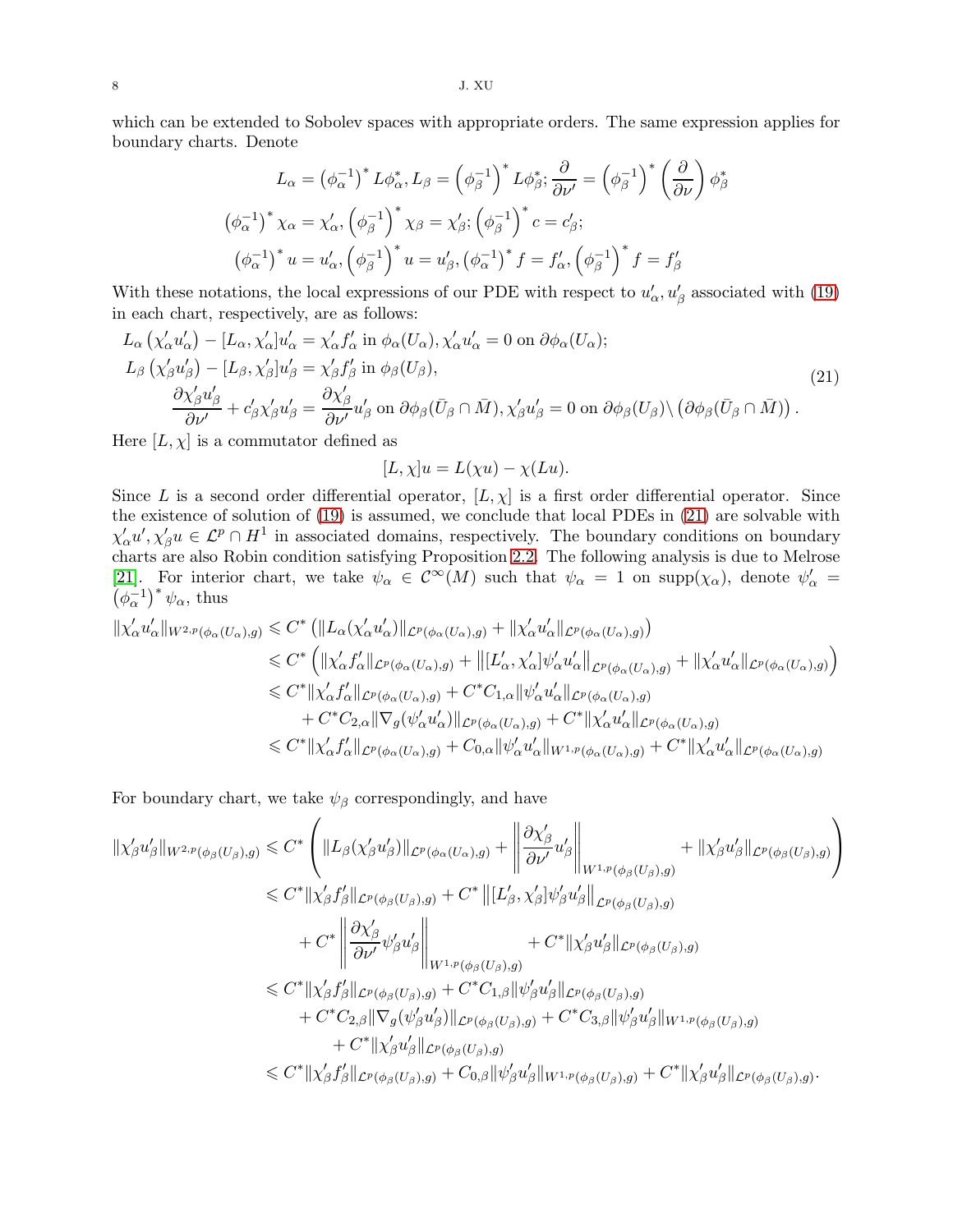Note that this estimate on boundary chart is legitimate, due to Remark [2.1,](#page-4-2) thanks to [\[1\]](#page-24-21). By local estimates, we conclude that  $u \in W^{2,p}(M,g)$ , since each  $\chi_{\alpha} u, \chi_{\beta} u$  is in  $W^{2,p}$ . Sum them up, we have

$$
||u||_{W^{2,p}(M,g)} = \sum_{\alpha} ||\chi'_{\alpha}u'_{\alpha}||_{W^{2,p}(\phi_{\alpha}(U_{\alpha}),g)} + \sum_{\beta} ||\chi'_{\beta}u'_{\beta}||_{W^{2,p}(\phi_{\alpha}(U_{\alpha}),g)}
$$
  
\n
$$
\leq \sum_{\alpha} (C^* || \chi'_{\alpha}f'_{\alpha}||_{\mathcal{L}^p(\phi_{\alpha}(U_{\alpha}),g)} + C_{0,\alpha} ||\psi'_{\alpha}u'_{\alpha}||_{W^{1,p}(\phi_{\alpha}(U_{\alpha}),g)} + C^* || \chi'_{\alpha}u'_{\alpha}||_{\mathcal{L}^p(\phi_{\alpha}(U_{\alpha}),g)})
$$
  
\n
$$
+ \sum_{\beta} (C^* || \chi'_{\beta}f'_{\beta}||_{\mathcal{L}^p(\phi_{\beta}(U_{\beta}),g)} + C_{0,\beta} ||\psi'_{\beta}u'_{\beta}||_{W^{1,p}(\phi_{\beta}(U_{\beta}),g)} + C^* || \chi'_{\beta}u'_{\beta}||_{\mathcal{L}^p(\phi_{\beta}(U_{\beta}),g)})
$$
  
\n
$$
\leq C^* ||f||_{\mathcal{L}^p(M,g)} + C^* ||u||_{\mathcal{L}^p(M,g)} + C_1^* ||u||_{W^{1,p}(M,g)}.
$$

The constant  $C_1^*$  depends in particular on the choice of finite cover,  $\chi_{\alpha}, \chi_{\beta}$  and  $\psi_{\alpha}, \psi_{\beta}$ . Applying "Peter-Paul" inequality, we have

$$
||u||_{W^{2,p}(M,g)} \leq C^*||f||_{\mathcal{L}^p(M,g)} + C^*||u||_{\mathcal{L}^p(M,g)} + C_1^*\gamma||u||_{W^{2,p}(M,g)} + C_1^*C_\gamma\gamma^{-1}||u||_{\mathcal{L}^p(M,g)}
$$

Taking  $\gamma$  small enough so that we can combine  $C_1^*\gamma \|u\|_{W^{2,p}(M,g)}$  to the left side of the inequality above. With an appropriate choice of C, which depends on  $\gamma, p, L, c(x), (M, g)$ , and the partition of unity, we have

$$
||u||_{W^{2,p}(M,g)} \leq C (||Lu||_{\mathcal{L}^p(M,g)} + ||u||_{\mathcal{L}^p(M,g)}) .
$$

Next we show that the last term  $||u||_{\mathcal{L}^p(M,g)}$  can be removed when L is an injective operator on  $W^{2,p}(M, q)$ . The following argument is an analogy of [\[1,](#page-24-21) §7, Remark 2].

<span id="page-8-0"></span>**Theorem 3.2.** Let  $(\bar{M}, g)$  be a compact manifold with smooth boundary  $\partial M$ . Let  $\nu$  be the unit outward normal vector along  $\partial M$  and  $p > \dim \overline{M}$ . Let  $L : C^{\infty}(\overline{M}) \to C^{\infty}(\overline{M})$  be a uniform second order elliptic operator on M with smooth coefficients up to ∂M and can be extended to  $L: W^{2,p}(M,g) \to \mathcal{L}^p(M,g)$ . Let  $f \in \mathcal{L}^p(M,g)$ . Let  $u \in H^1(M,g)$  be a weak solution of the following boundary value problem

<span id="page-8-1"></span>
$$
Lu = f \text{ in } M, \frac{\partial u}{\partial \nu} + c(x)u = 0 \text{ on } \partial M.
$$
 (22)

Here  $c \in C^{\infty}(M)$ . Assume also that  $Ker(L) = \{0\}$  associated with this boundary condition. If, in addition,  $u \in \mathcal{L}^p(M, g)$ , then  $u \in W^{2,p}(M, g)$  with the following estimates

<span id="page-8-3"></span>
$$
||u||_{W^{2,p}(M,g)} \leqslant C'||Lu||_{\mathcal{L}^p(M,g)}.
$$
\n(23)

Here C' depends on L, p, c and the manifold  $(\bar{M}, g)$  and is independent of u.

*Proof.* Due to [\(20\)](#page-6-3), it is suffice to show that there exists some constant  $D$  such that

<span id="page-8-2"></span>
$$
||u||_{\mathcal{L}^p(M,g)} \le D||Lu||_{\mathcal{L}^p(M,g)}\tag{24}
$$

for all  $u \in W^{2,p}(M,g)$  satisfying the boundary condition in [\(22\)](#page-8-1). Since  $\mathcal{C}^{\infty}(\bar{M})$  is dense in  $W^{2,p}(M, g)$ , we show this by assuming, without loss of generality,  $u \in C^{\infty}(\overline{M})$ . We show this by contradiction. Suppose that [\(24\)](#page-8-2) does not hold. Then there exists a sequence  $\{u_n\} \subset \mathcal{C}^{\infty}(M)$ , normalized with  $||u_n||_{\mathcal{L}^p(M,g)} = 1, \forall k \in \mathbb{Z}_{\geqslant 0}$  such that

$$
||u_n||_{\mathcal{L}^p(M,g)} \geqslant n||Lu_n||_{\mathcal{L}^p(M,g)} \Rightarrow ||Lu_n||_{\mathcal{L}^p(M,g)} \leqslant \frac{1}{n}, n \in \mathbb{Z}_{\geqslant 0}.
$$

It follows from estimate in [\(20\)](#page-6-3) that

$$
||u_n||_{W^{2,p}(M,g)} \leqslant C \left( ||Lu_n||_{\mathcal{L}^p(M,g)} + ||u_n||_{\mathcal{L}^p(M,g)} \right) \leqslant 2C, \forall n \in \mathbb{Z}_{\geqslant 0}.
$$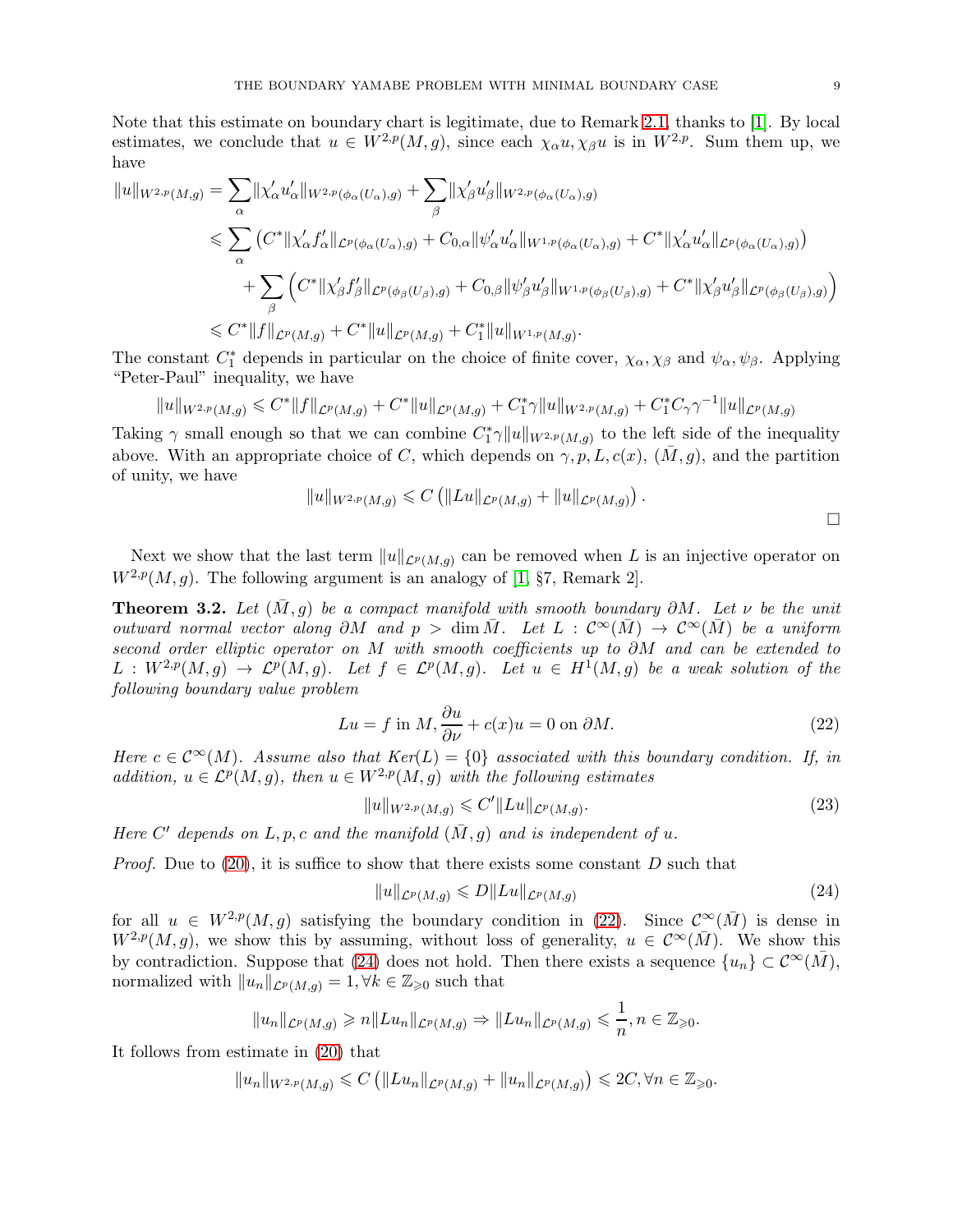Thus we obtain a sequence  $\{u_n\}$  that is uniformly bounded with  $W^{2,p}$ -norm. Since  $p > \dim M$ , Sobolev embedding in Proposition [2.5](#page-5-2) implies that a subsequence of  $\{u_n\} \subset \mathcal{C}^{1,\alpha}(\bar{M})$ , say  $\{u_{n_k}\} \subset$  $\mathcal{C}^{1,\alpha}(\bar{M})$  converges pointwisely to some limit u with the property that

$$
\lim_{n_k \to \infty} Lu_{n_k} = Lu = 0, \lim_{n_k \to \infty} u_{n_k} = u, ||u||_{\mathcal{L}^p(M, g)} = 1.
$$

Since Ker(L) is trivial, it follows that  $u = 0$  due to  $Lu = 0$ . Thus  $||u||_{\mathcal{L}^p(M,g)} = 0$ , which contradicts above. Therefore we conclude that [\(24\)](#page-8-2) holds. Applying [\(24\)](#page-8-2) to [\(20\)](#page-6-3), we conclude that

$$
||u||_{W^{2,p}(M,g)} \leqslant C (||Lu||_{\mathcal{L}^p(M,g)} + ||u||_{\mathcal{L}^p(M,g)}) \leqslant C(1+D)||Lu||_{\mathcal{L}^p(M,g)} := C'||Lu||_{\mathcal{L}^p(M,g)}.
$$

Here  $C'$  is, in particular, independent of u.

From now on, we consider the special case  $L = -a\Delta_g$ . Recall that  $a = \frac{4(n-1)}{n-2}$  $\frac{n-1}{n-2}$ . With the help of Theorem [3.2,](#page-8-0) we can get a result related to the existence of the solution  $-a\Delta_0u + f(x, u) = 0$ on  $(\bar{M}, g)$  with oblique boundary condition  $\frac{\partial u}{\partial \nu} + c(x)u = 0$  on  $\partial M$  provided the existence of some sub-solution and super-solution of the above PDE. This result is an extension of the old result due to Sattinger [\[25\]](#page-24-7).

<span id="page-9-0"></span>**Theorem 3.3.** Let  $(\overline{M}, g)$  be a compact manifold with smooth boundary  $\partial M$ . Let  $\nu$  be the unit outward normal vector along  $\partial M$  and  $p > \dim \overline{M}$ . Let  $-a\Delta_q : C^{\infty}(\overline{M}) \to C^{\infty}(\overline{M})$  be a uniform second order elliptic operator on M. Let  $F(x, u) : \overline{M} \times \mathbb{R} \to \mathbb{R}$  be a function smooth in x and  $\mathcal{C}^1$  in u. Furthermore, assume that there exists a positive constant  $A_0$  such that the operator  $-a\Delta_q + A$  is injective on  $\mathcal{C}^{\infty}(M)$  for all  $A \geq A_0$ . In addition, assume that the second order linear elliptic PDE

$$
(-a\Delta_g + A)u = f \text{ in } M, \frac{\partial u}{\partial \nu} + c(x)u = 0 \text{ on } \partial M
$$

has a unique weak solution  $u \in H^1(M, g)$ , for all  $A \geq A_0$  with  $f \in \mathcal{L}^p(M, g)$  and  $c \in \mathcal{C}^{\infty}(\overline{M})$  with  $c(x) > 0$  on  $\partial M$ . Suppose that there exist  $u_-, u_+ \in \mathcal{C}_0(\bar{M}) \cap H^1(M, g)$ ,  $u_- \leq u_+$  such that

$$
-a\Delta_g u_- - F(x, u_-) \leq 0 \text{ in } M, \frac{\partial u_-}{\partial \nu} + c(x)u_- \leq 0 \text{ on } \partial M;
$$
  

$$
-a\Delta_g u_+ - F(x, u_+) \geq 0 \text{ in } M, \frac{\partial u_+}{\partial \nu} + c(x)u_+ \geq 0 \text{ on } \partial M
$$
 (25)

holds weakly. Then there exists solution  $u \in W^{2,p}(M, q)$  of

$$
-a\Delta_g u - F(x, u) = 0 \text{ in } M, \frac{\partial u}{\partial \nu} + c(x)u = 0 \text{ on } \partial M.
$$
 (26)

*Proof.* Since  $F(x, u)$  is smooth in both variables, we observe that  $\frac{\partial F}{\partial u}$  is bounded below for all  $x \in \overline{M}$ and  $u \in [\min_{\bar{M}} u_-, \max_{\bar{M}} u_+]$ . It follows that we can choose  $A > A_0$  such that

<span id="page-9-1"></span>
$$
\frac{\partial F}{\partial u}(x, u) + A > 0, \forall x \in \bar{M}, \forall u \in [\min_{\bar{M}} u_{-}, \max_{\bar{M}} u_{+}].
$$
\n(27)

Choose  $u_0 = u_+$ . Set

<span id="page-9-2"></span>
$$
(-a\Delta_g + A)u_1 = F(x, u_0) + Au_0 \text{ in } M, \frac{\partial u_1}{\partial \nu} + c(x)u_1 = 0 \text{ on } \partial M.
$$
 (28)

By hypotheses in the statement, such  $u_1 \in H^1(M, g)$  does exist. By assumption  $-a\Delta_g + A$  is injective, also note that  $u_0 = u_+ \in C_0(\bar{M})$  and thus  $u_0 \in \mathcal{L}^p(M,g)$ , thus by Theorem [3.2,](#page-8-0) we conclude that

$$
||u_1||_{W^{2,p}(M,g)} \leq C'||F(x, u_0) + Au_0||_{\mathcal{L}^p(M,g)} \Rightarrow u_1 \in W^{2,p}(M,g) \Rightarrow u_1 \in \mathcal{C}^{1,\alpha}(M,g)
$$

10 J. XU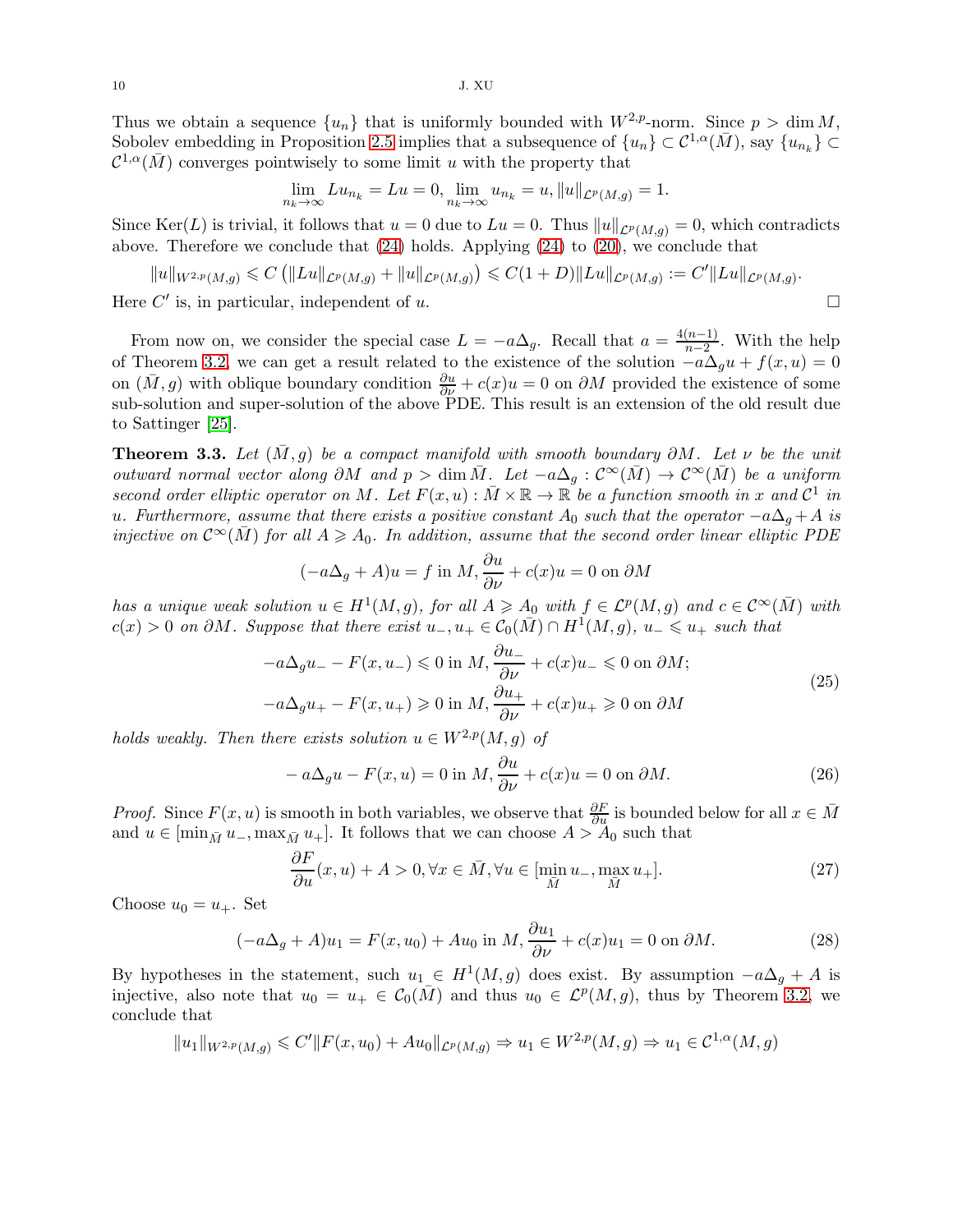for some  $\alpha \leqslant 1 - \frac{n}{n}$  $\frac{n}{p}$  by Sobolev embedding. More importantly,  $u_1 \leq u_0$ . To see this, we have

$$
(-a\Delta_g + A)u_0 \ge F(x, u_0) + Au_0
$$
  

$$
(-a\Delta_g + A)u_1 = F(x, u_0) + Au_0.
$$

Taking subtraction between two formulas above, we have

$$
(-a\Delta_g + A)(u_0 - u_1) \geq 0, B_g(u_0 - u_1) = \frac{\partial(u_0 - u_1)}{\partial \nu} + c(x)(u_0 - u_1) \geq 0. \tag{29}
$$

We claim that

<span id="page-10-0"></span>
$$
u_0 \geqslant u_1 \text{ in } \bar{M}.\tag{30}
$$

To see this, we define  $w = \max\{0, u_1 - u_0\}$ . Since  $u_1 - u_0 \in H^1(M, g)$  so is w. Furthermore  $w \geq 0$ . In addition, we have  $(-a\Delta_q + A)w \leq 0$ . Thus we have

$$
0 \geqslant \int_M w(-a\Delta_g u + A)w d\omega = \int_M (a|\nabla_g w|^2 + Aw^2) d\omega + \int_{\partial M} c(x)w^2 dS \geqslant 0.
$$

Thus we must have  $w \equiv 0$ , which follows that  $u_1 - u_0 \leq 0$ . Hence the claim in [\(30\)](#page-10-0) holds. By a similar argument, we see that  $u_1 \geq u_$ . Inductively, we take

<span id="page-10-1"></span>
$$
(-a\Delta_g + A)u_k = F(x, u_{k-1}) + Au_{k-1} \text{ in } M, \frac{\partial u_k}{\partial \nu} + c(x)u_k = 0 \text{ on } \partial M, k \in \mathbb{N}.
$$
 (31)

By the same argument as above, we conclude that  $u_k \in W^{2,p}(M,g)$  and hence  $u_k \in C^{1,\alpha}(M,g)$  for the same choice of  $\alpha$  as above. We show that  $u_{k+1} \leq u_k$  by assuming that  $u_{-} \leq u_k \leq u_{k-1} \leq u_{+}$ inductively. Observe that

$$
(-a\Delta_g + A)u_{k+1} = F(x, u_k) + Au_k;
$$
  

$$
(-a\Delta_g + A)u_k = F(x, u_{k-1}) + Au_{k-1}.
$$

Taking subtraction, we have

$$
(-a\Delta_g + A)(u_{k+1} - u_k) = F(x, u_k) + Au_k - F(x, u_{k-1}) - Au_{k-1}.
$$

Based on the choice of A in [\(27\)](#page-9-1), we observe that  $F(x, u_k) + Au_k \leq F(x, u_{k-1}) - Au_{k-1}$  due to mean value theorem as well as the inductive assumption that  $u_-\leq u_k\leq u_{k-1}\leq u_+$ . It follows that

<span id="page-10-2"></span>
$$
(-a\Delta_g + A)(u_{k+1} - u_k) \leq 0 \Rightarrow u_{k+1} \leq u_k, \forall k \in \mathbb{N}.
$$
\n(32)

By comparing the equations with inductive assumption  $u_{k-1} \geq u_-,$ 

$$
(-a\Delta_g + A)u_k = F(x, u_{k-1}) + Au_{k-1};
$$
  

$$
(-a\Delta_g + A)u_{-} \leq F(x, u_{-}) + Au_{-},
$$

we conclude by the same argument above that

<span id="page-10-3"></span>
$$
u_k \geqslant u_-, \forall k \in \mathbb{N}.\tag{33}
$$

Combining [\(31\)](#page-10-1), [\(32\)](#page-10-2) and [\(33\)](#page-10-3), we conclude that

<span id="page-10-4"></span>
$$
u_{-} \leqslant \ldots \leqslant u_{k+1} \leqslant u_k \leqslant u_{k-1} \leqslant u_{k-2} \leqslant \ldots \leqslant u_{+}, u_k \in W^{2,p}(M, g), \forall k \in \mathbb{N}.
$$
 (34)

By Sobolev embedding, we conclude that  $u_k \in C^{1,\alpha}(M,g)$  for all  $k \in \mathbb{N}$ . Furthermore, we observe from [\(23\)](#page-8-3) that

$$
||u_k||_{W^{2,p}(M,g)} \leqslant C'||(-a\Delta_g + A)u_{k-1}||_{\mathcal{L}^p(M,g)}.
$$

Since  $u_-\leq u_k\leq u_+$ ,  $\forall k\in\mathbb{N}$ ,  $\Vert(-a\Delta_g+A)u_{k-1}\Vert_{\mathcal{L}^p(M,g)}$  has a uniform upper bound, and thus  $\Vert u_k\Vert$ is uniformly bounded in  $W^{2,p}$ -norm. When  $\alpha < 1 - \frac{p}{n}$  $\frac{p}{n}$ , the embedding  $\mathcal{C}^{1,\alpha}(\bar{M}) \hookrightarrow W^{2,p}(M,g)$  is a compact embedding and thus a subsequence of  $u_k$  converge to some limit u. According to the chain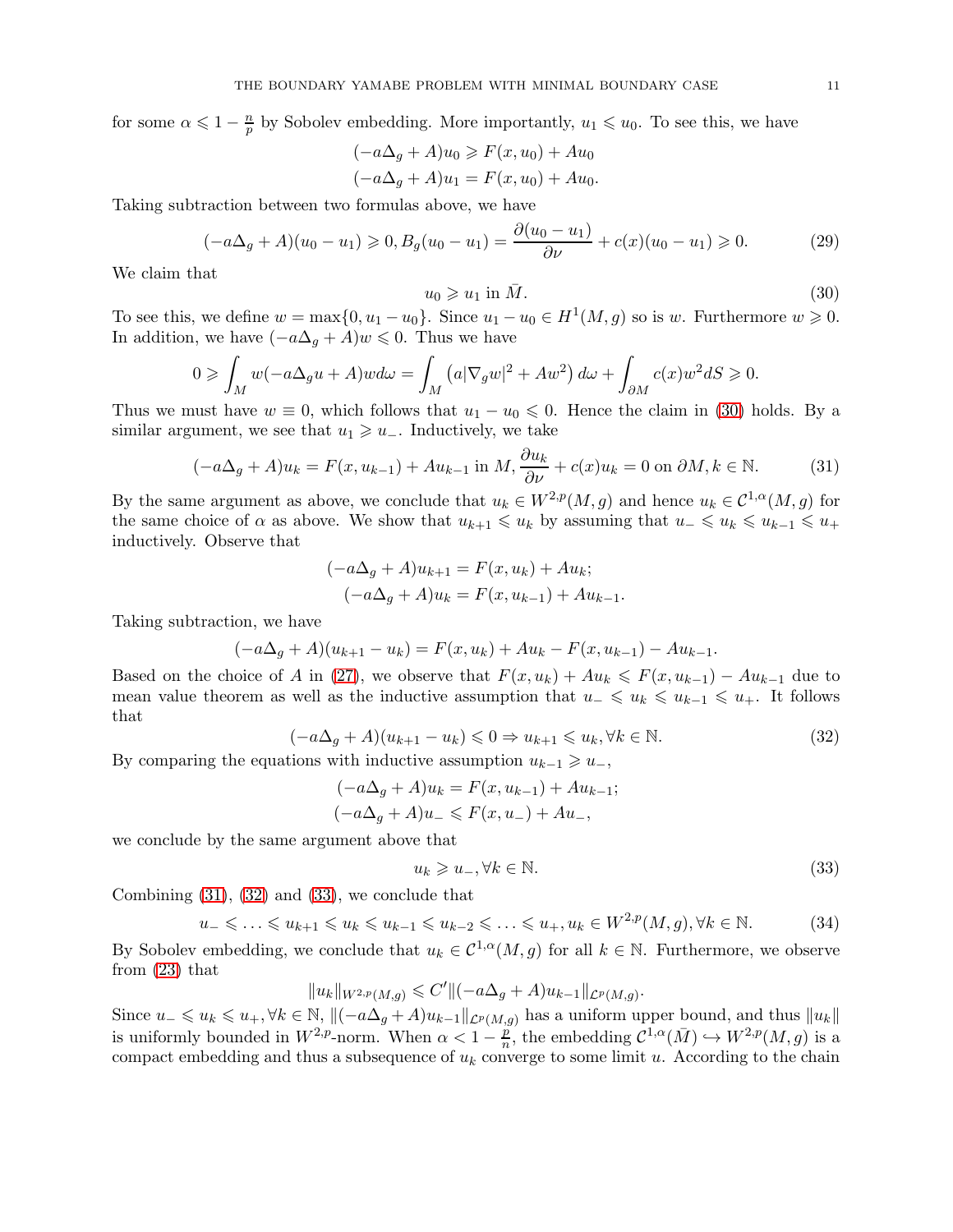of inequalities in [\(34\)](#page-10-4), the whole sequence  $u_k$  converges to u in  $\mathcal{C}^{1,\alpha}(\bar{M})$  and hence in  $W^{2,p}$ -sense. Taking the limit, we have

$$
-a\Delta_g u - F(x, u) = 0
$$
in  $M$ ,  $\frac{\partial u}{\partial \nu} + c(x)u = 0$  on  $\partial M$ .

The boundary condition is achieved in the trace sense. Finally local Schauder estimates [\[1,](#page-24-21) Thm. 7.2,Thm. 7.3] indicates that  $u \in C^{2,\alpha}(\overline{M})$  since regularity is a local property.

# 4. SOLVABILITY OF  $-\Lambda\Delta_q u + \Lambda' u = f$  with Oblique Boundary Condition

We expect to apply results in §3 to solve boundary Yamabe problem. In order to apply Theorem [3.3,](#page-9-0) we need to show the existence of the weak solution of the following PDE

<span id="page-11-0"></span>
$$
-\Lambda \Delta_g u + \Lambda' u = f \text{ in } M, B u := \frac{\partial u}{\partial \nu} + c(x) u = 0 \text{ on } \partial M \tag{35}
$$

with appropriate choices of  $\Lambda, \Lambda'$ , provided that  $f \in \mathcal{L}^2(M, g)$  and  $c \in \mathcal{C}^{\infty}(\bar{M})$ . A standard Lax-Milgram [\[18,](#page-24-25) Ch. 6] will be applied to verify the solvability of [\(35\)](#page-11-0). Throughout this section, we denote  $\imath : \partial M \to M$  to be the standard inclusion map. The first result below does not require the positivity of c on  $\partial M$ .

<span id="page-11-3"></span>**Theorem 4.1.** Let  $(\overline{M}, q)$  be a compact manifold with smooth boundary  $\partial M$ . Let  $\nu$  be the unit outward normal vector along  $\partial M$ . Let  $f \in \mathcal{L}^2(M, g)$  and  $c \in \mathcal{C}^{\infty}(\overline{M})$ . Then for large enough  $\Lambda, \Lambda',$ [\(35\)](#page-11-0) has a unique weak solution  $u \in H^1(M, g)$ . Furthermore, the operator  $-\Lambda\Delta_g + \Lambda'$  is injective, i.e.  $Ker(-\Lambda\Delta_g + \Lambda') = \{0\}$  with respect to the oblique boundary condition in [\(35\)](#page-11-0).

*Proof.* We consider the Lax-Milgram with respect to  $H^1(M, g)$ . Note that the boundary condition is defined in the weak sense by pairing  $H^{-\frac{1}{2}}(\partial M, i^*g) \times H^{\frac{1}{2}}(\partial M, i^*g)$  with the divergence theorem and [\(35\)](#page-11-0)

$$
\langle Bu, w \rangle = \int_{\partial M} \left( \frac{\partial u}{\partial \nu} + c(x) u \right) v dS = \int_M (\nabla_g u \cdot \nabla_g v + (\Delta_g u) v) d\omega + \int_{\partial M} cuv dS
$$

$$
= \int_M \left( \nabla_g u \cdot \nabla_g v + \frac{\Lambda'}{\Lambda} uv - \frac{1}{\Lambda} f v \right) d\omega + \int_{\partial M} cuv dS.
$$

Due to the trace theorem in Proposition [2.6,](#page-5-3) we have

$$
\int_{\partial M} c(x)u^2 dS \le \sup_{\partial M} |c| \int_{\partial M} u^2 dS = \sup_{\partial M} |c| ||u||^2_{\mathcal{L}^2(\partial M, \iota^* g)} \le \sup_{\partial M} |c| (K'')^2 ||u||_{H^1(M, g)}.
$$
 (36)

Note that the constant  $\sup_{\partial M}|c|K''$  only depends on c and  $(\bar{M}, g)$  and is independent of u. Thus we choose  $\Lambda, \Lambda'$  such that

<span id="page-11-1"></span>
$$
\Lambda > \sup_{\partial M} |c|(K'')^2 + 1, \Lambda' > \sup_{\partial M} |c|(K'')^2 + 1.
$$
\n(37)

We observe that the bilinear form of [\(35\)](#page-11-0) is

<span id="page-11-2"></span>
$$
B[u, v] = \int_M \left(\Lambda \nabla_g u \cdot \nabla_g v + \Lambda' uv\right) d\omega + \int_{\partial M} cuv dS, \forall v \in H^1(M, g). \tag{38}
$$

We have

$$
|B[u, v]| \le \Lambda \|\nabla_g u\|_{\mathcal{L}^2(M, g)} \|\nabla_g v\|_{\mathcal{L}^2(M, g)} + \Lambda' \|u\|_{\mathcal{L}^2(M, g)} \|v\|_{\mathcal{L}^2(M, g)}
$$
  
+ 
$$
\sup_{\partial M} |c| \|u\|_{\mathcal{L}^2(\partial M, i^*g)} \|v\|_{\mathcal{L}^2(\partial M, i^*g)}
$$
  

$$
\le D_1 \|u\|_{H^1(M, g)} \|v\|_{H^1(M, g)}
$$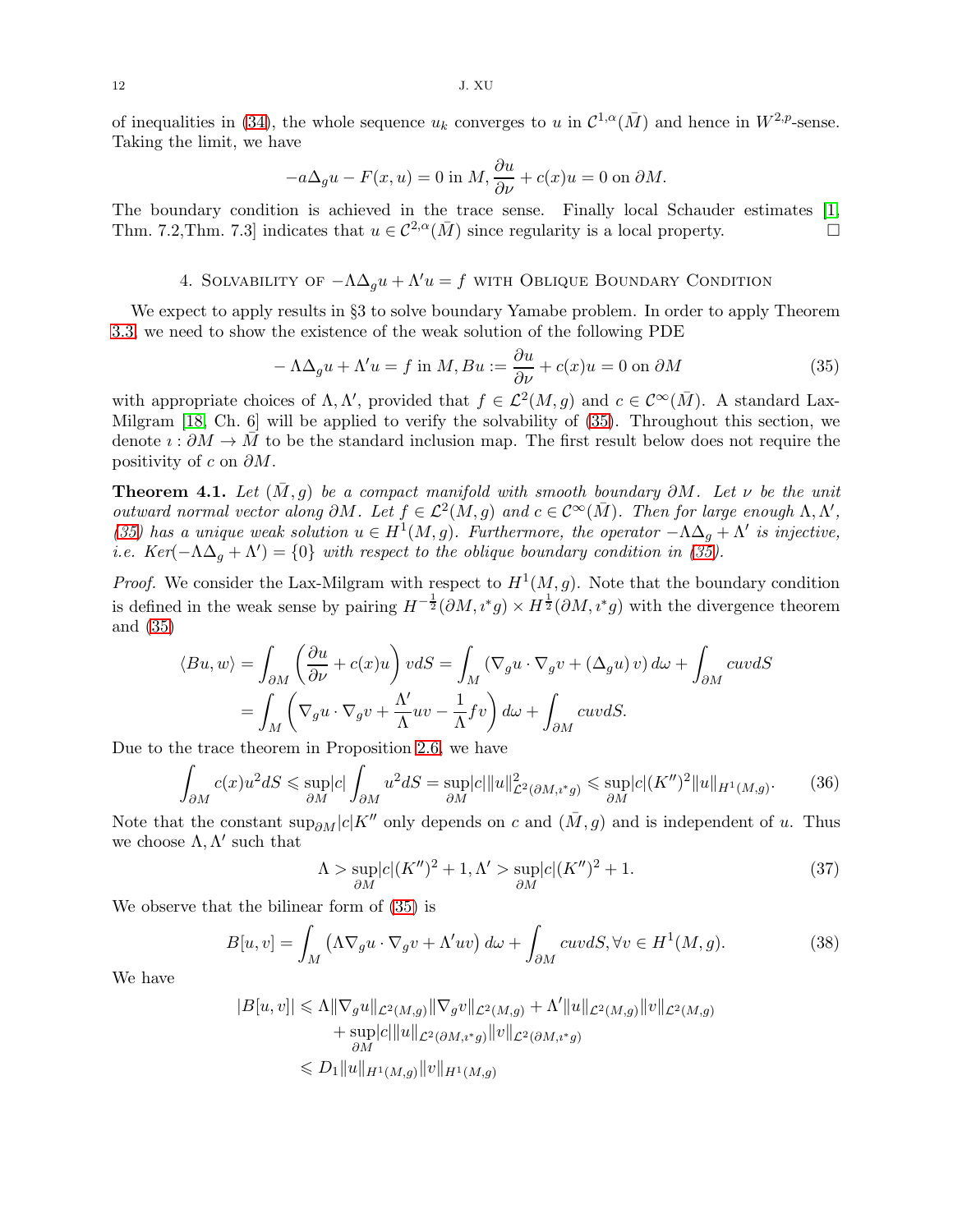for some constant  $D_1$ . On the other hand we apply [\(37\)](#page-11-1),

$$
B[u, u] = \int_{M} \Lambda |\nabla_{g} u|^{2} d\omega + \int_{M} \Lambda' |u|^{2} d\omega + \int_{\partial M} c(x) u^{2} dS
$$
  
\n
$$
\geq \Lambda ||\nabla_{g} u||^{2}_{\mathcal{L}^{2}(M, g)} + \Lambda' ||u||^{2}_{\mathcal{L}^{2}(M, g)} - \sup_{\partial M} |c| ||u||^{2}_{\mathcal{L}^{2}(\partial M, i^{*}g)}
$$
  
\n
$$
\geq \Lambda ||\nabla_{g} u||^{2}_{\mathcal{L}^{2}(M, g)} + \Lambda' ||u||^{2}_{\mathcal{L}^{2}(M, g)} - \sup_{\partial M} |c| (K'')^{2} ||u||^{2}_{H^{1}(M, g)}
$$
  
\n
$$
= \left( \Lambda - \sup_{\partial M} |c| (K'')^{2} \right) ||\nabla_{g} u||_{\mathcal{L}^{2}(M, g)} + \left( \Lambda' - \sup_{\partial M} |c| (K'')^{2} \right) ||u||^{2}_{\mathcal{L}^{2}(M, g)}
$$
  
\n
$$
\geq ||u||^{2}_{H^{1}(M, g)}.
$$

Hence the hypotheses for Lax-Milgram theorem satisfied. Applying Lax-Milgram theorem, we conclude that there exists some  $u \in H^1(M, g)$  that solves [\(35\)](#page-11-0) weakly.

If we have

$$
-\Lambda \Delta_g u + \Lambda' u = 0
$$
in  $M$ ,  $Bu = 0$  on  $\partial M$ ,

we pair both sides with  $u$ , a very similar argument as above implies that

$$
\int_M \left( -\Lambda \Delta_g u + \Lambda' u \right) u = 0 \Rightarrow \Lambda \|\nabla_g u\|_{\mathcal{L}^2(M,g)} + \Lambda' \|u\|_{\mathcal{L}^2(M,g)} + \int_{\partial M} cu^2 dS = 0
$$
  
\n
$$
\Rightarrow 0 \ge \left( \Lambda - \sup_{\partial M} |c| (K'')^2 \right) \|\nabla_g u\|_{\mathcal{L}^2(M,g)} + \left( \Lambda' - \sup_{\partial M} |c| (K'')^2 \right) \|u\|_{\mathcal{L}^2(M,g)}^2 \ge \|u\|_{H^1(M,g)}^2
$$
  
\n
$$
\Rightarrow u \equiv 0.
$$

Hence the operator  $-\Lambda\Delta_q u + \Lambda' u : \mathcal{C}^{\infty}(\bar{M}) \to \mathcal{C}^{\infty}(\bar{M})$  is injective. The extension of this operator to any positive integer order Sobolev spaces is still injective. Note that the solvability of [\(35\)](#page-11-0) and the injectivity of the operator still hold for any larger  $\Lambda, \Lambda'$ . В последните поставите на примерение в поставите на примерение в поставите на примерение в собствение и при<br>В поставите на примерение в поставите на примерение в поставите на примерение в поставите на примерение в пост

If we further assume  $c > 0$  on  $\partial M$ , then the above result holds for any positive  $\Lambda$  and any nonnegative  $\Lambda'$ . It turns to be a global extension of a local result in Gilbarg and Trudinger [\[10,](#page-24-22) Thm. 6.31. With the condition  $c > 0$  on  $\partial M$ , the following result plays a key role in applying Theorem [3.3.](#page-9-0)

<span id="page-12-1"></span>**Theorem 4.2.** Let  $(\bar{M}, g)$  be a compact manifold with smooth boundary  $\partial M$ . Let  $\nu$  be the unit outward normal vector along  $\partial M$ . Let  $a, A > 0$  be any constants. Let  $f \in \mathcal{L}^2(M, g)$  and  $c \in \mathcal{C}^{\infty}(\bar{M})$ with  $c > 0$  on  $\partial M$ . Then the following PDE

<span id="page-12-0"></span>
$$
-a\Delta_g u + Au = f \text{ in } M, \frac{\partial u}{\partial \nu} + c(x)u = 0 \text{ on } \partial M
$$
\n(39)

has a unique weak solution  $u \in H^1(M, g)$ . Furthermore,  $-a\Delta_g + A$  is injective with this oblique boundary condition.

Proof. The bilinear form, similar to [\(38\)](#page-11-2), is

$$
B[u, v] = \int_M \left( a \nabla_g u \cdot \nabla_g v + Auv \right) d\omega + \int_{\partial M} cuv dS, \forall v \in H^1(M, g). \tag{40}
$$

The upper bound of  $|B(u, v)|$  is exactly the same as in Theorem [4.1](#page-11-3) with different constant. The lower bound of  $B[u, u]$  is

$$
B[u, u] = a \|\nabla_g u\|_{\mathcal{L}^2(M, g)}^2 + A||u||_{\mathcal{L}^2(M, g)} + \int_{\partial M} cu^2 dS \ge \min(a, A) ||u||_{H^1(M, g)}^2.
$$

Since  $\min(a, A) > 0$ , it follows from Lax-Milgram that [\(39\)](#page-12-0) has a unique weak solution  $u \in$  $H^1(M, g)$ . For injectivity, we observe that if  $B[u, u] = 0$  then  $||u||_{H^1(M, g)} \leq 0$  hence  $u \equiv 0$ .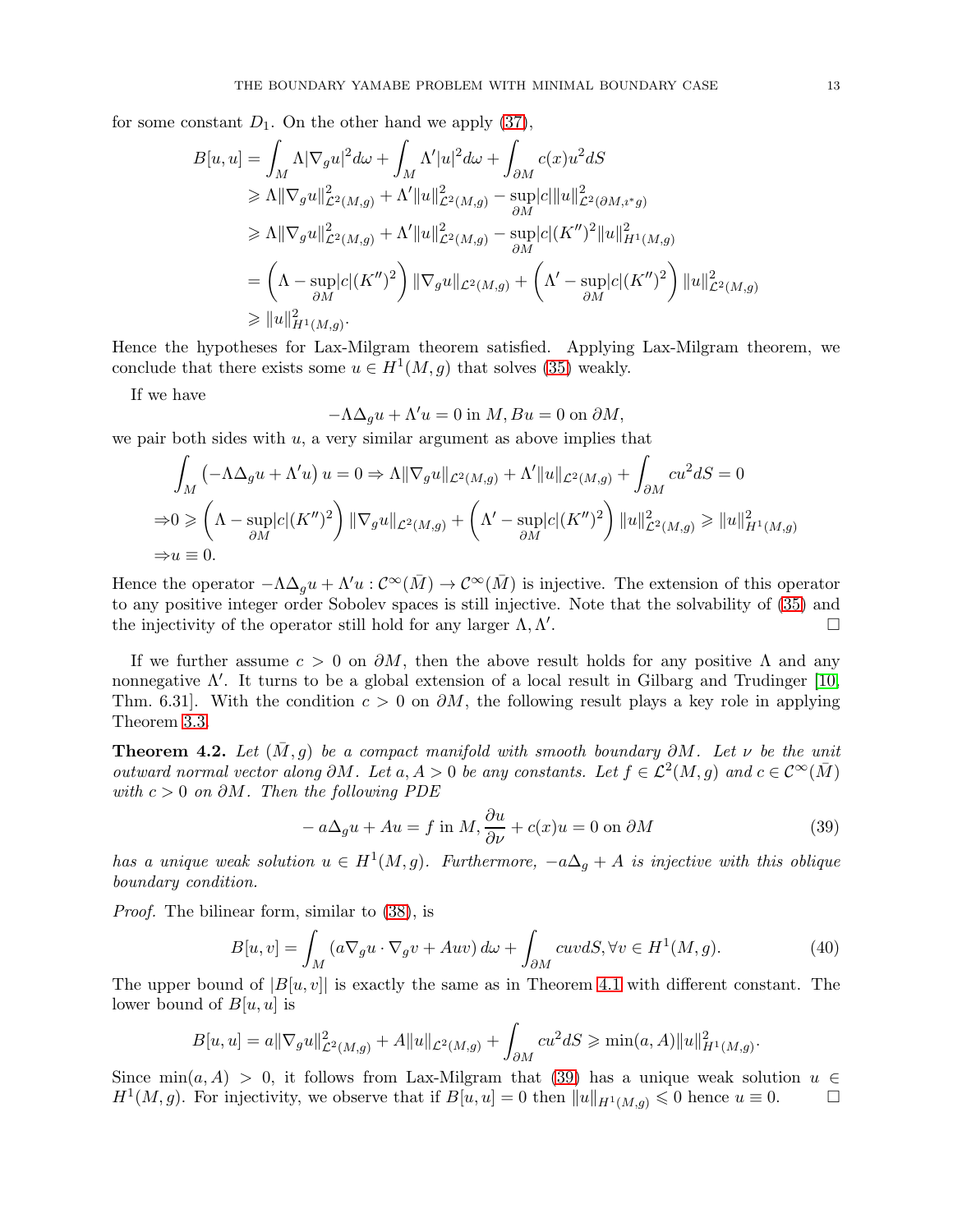#### 5. Boundary Yamabe Problem with Minimal Boundary Case

Recall the boundary value problem associated with boundary Yamabe problem for minimal boundary case.

$$
\Box_g u := -a\Delta_g u + S_g u = \lambda u^{p-1} \text{ in } M; \nB_g u := \frac{\partial u}{\partial \nu} + \frac{2}{p-2} h_g u = 0 \text{ on } \partial M.
$$
\n(41)

<span id="page-13-2"></span>In this section, We would apply the sub-solution and super-solution technique in Theorem [3.3](#page-9-0) to solve boundary Yamabe equation for five cases:

$$
(A). \eta_1=0;
$$

(B).  $\eta_1 < 0$  with  $h_g > 0$  everywhere on  $\partial M$  and arbitrary  $S_g$ ;

- (C).  $\eta_1 < 0$  with arbitrary  $h_g$  and  $S_g$ ;
- (D).  $\eta_1 > 0$  with  $h_g > 0$  everywhere and  $S_g < 0$  somewhere;
- (E).  $\eta_1 > 0$  with arbitrary  $h_g$  and  $S_g$ .

Throughout this section, we assume dim  $\overline{M} \geqslant 3$ . We always assume that  $(\overline{M}, q)$  be a compact manifold with smooth boundary  $\partial M$  and  $\nu$  be the unit outward normal vector along  $\partial M$ . Let  $S_g$ be the scalar curvature and  $h_q$  be the mean curvature on  $\partial M$ . Let S and  $\tilde{h}$  be the scalar and mean curvature with respect to  $\tilde{g}$  under conformal change. Note that case (B) is a special scenario of (C), and case (D) is a special scenario of case (E). As in closed manifold case [\[29\]](#page-24-1), we need an extra step when  $\eta_1 > 0$ : we need to solve the perturbed boundary Yamabe equation with  $\beta < 0$ 

<span id="page-13-4"></span>
$$
-a\Delta_g u_\beta + (S_g + \beta) u_\beta = \lambda_\beta u_\beta^{p-1} \text{ in } M, \frac{\partial u_\beta}{\partial \nu} + \frac{2}{p-2} h_g u_\beta = 0 \text{ on } \partial M \tag{42}
$$

where  $\lambda_{\beta}$  is defined to be

<span id="page-13-5"></span>
$$
\lambda_{\beta} = \inf_{u \neq 0} \frac{\int_M |\nabla_g u|^2 d\omega + \int_M (S_g + \beta) u^2 d\omega + \int_{\partial M} \frac{2}{p-2} h_g u^2 dS}{\left(\int_M u^p d\omega\right)^{\frac{2}{p}}}.
$$
\n(43)

Then we take the limit by letting  $\beta \to 0^-$  to obtain the solution of boundary Yamabe equation.

We need the following results for the eigenvalue problem with respect conformal Laplacian  $\Box_g$ and Robin condition.

<span id="page-13-3"></span>**Theorem 5.1.** [\[8,](#page-24-8) Lemma 1.1] Let  $(\overline{M}, g)$  be a compact manifold with boundary. The following eigenvalue problem

$$
-a\Delta_g \varphi + S_g \varphi = \eta_1 \varphi \text{ in } M, \frac{\partial \varphi}{\partial \nu} + \frac{2}{p-2} h_g \varphi = 0 \text{ on } \partial M. \tag{44}
$$

has a real, smooth, positive solution  $\varphi \in C^{\infty}(\overline{M})$ .

When  $\eta_1 = 0$  in case (A), we can solve Yamabe problem trivially with  $\lambda = 0$ , this is just an eigenvalue problem. It is worth mentioning that generically zero is not an eigenvalue of conformal Laplacian  $\Box$ , see [\[11\]](#page-24-26).

<span id="page-13-1"></span>**Corollary 5.1.** Let  $(M, g)$  be a compact manifold with boundary and  $\eta_1 = 0$ . Then the boundary Yamabe equation [\(41\)](#page-13-2) has a real, positive, smooth solution with  $\lambda = 0$ .

*Proof.* It is an immediate consequence of Theorem [5.1.](#page-13-3)  $\Box$ 

Now we consider the case when  $\eta_1 < 0$ ,  $h_q > 0$  everywhere on  $\partial M$ . The sign of  $S_q$  is not required.

<span id="page-13-0"></span>**Theorem 5.2.** Let  $(M, g)$  be a compact manifold with boundary. Let  $h_g > 0$  everywhere on  $\partial M$ . When  $\eta_1 < 0$ , there exists some  $\lambda < 0$  such that the boundary Yamabe equation [\(41\)](#page-13-2) has a real, positive solution  $u \in C^{\infty}(M)$ .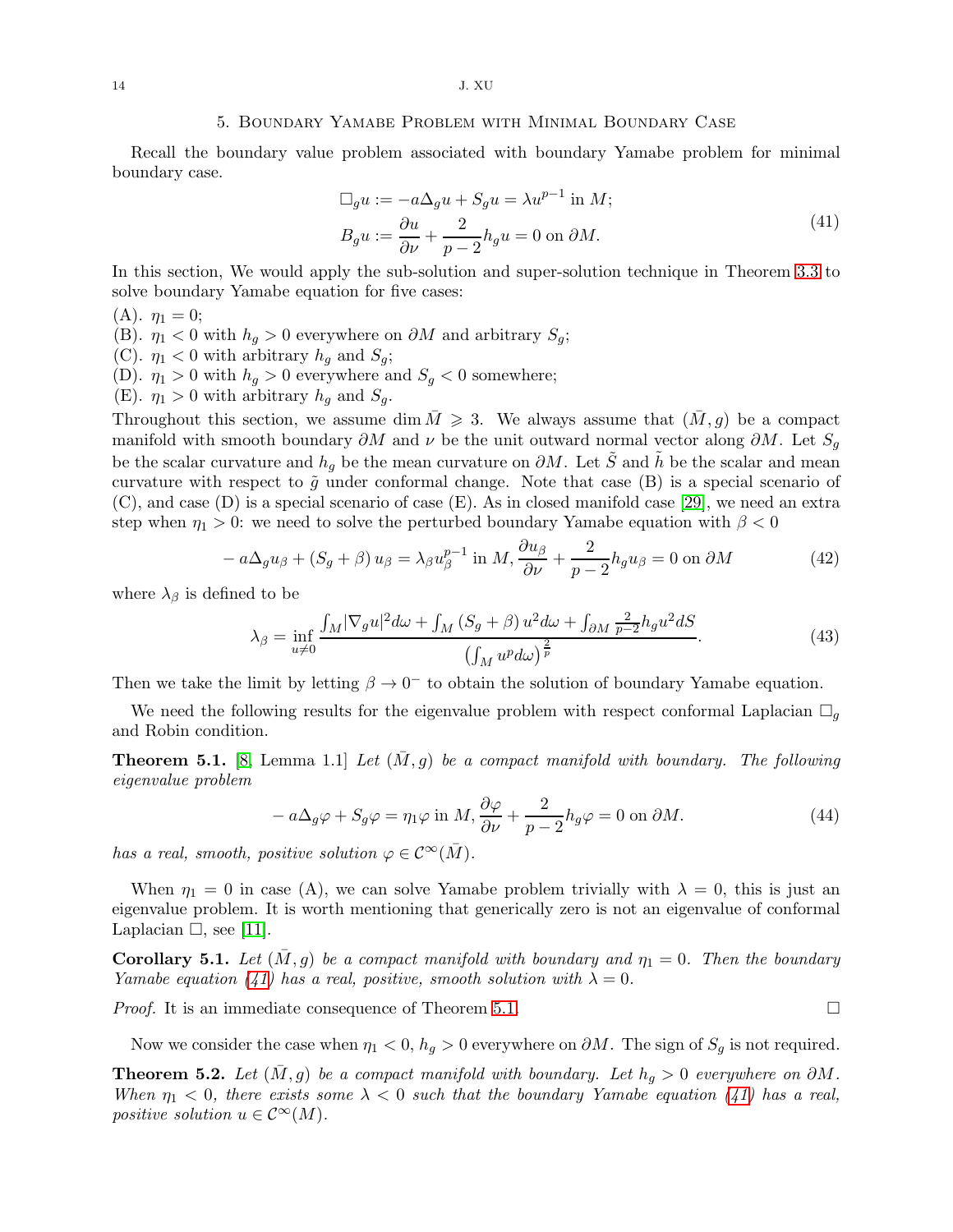Proof. We apply Theorem [3.3](#page-9-0) to construct sub-solution and super-solution here. By Theorem [4.2,](#page-12-1) any  $A_0 > 0$  in hypotheses of Theorem [3.3](#page-9-0) works for the solvability of the linear iterations in [\(31\)](#page-10-1).

We construct the sub-solution first and make choice of  $\lambda$ . By Theorem [5.1,](#page-13-3) there exists some  $\varphi$ such that

$$
-a\Delta_g\varphi + S_g\varphi = \eta_1\varphi \text{ in } M, \frac{\partial\varphi}{\partial\nu} + \frac{2}{p-2}h_g\varphi = 0 \text{ on } \partial M.
$$

Scaling  $\varphi$  by  $t\varphi$ , we may, without loss of generality, assume that  $\sup_{\bar{M}} \varphi < 1$ . Since  $p - 1 > 1$ , we have  $\varphi^{p-1} \leq \varphi$ . Since  $\eta_1 < 0$ , we can choose  $\lambda \in (\eta_1, 0)$  and have

<span id="page-14-0"></span>
$$
-a\Delta_g \varphi + S_g \varphi = \eta_1 \varphi \le \eta_1 \varphi^{p-1} \le \lambda \varphi^{p-1}.
$$
\n(45)

Define

<span id="page-14-1"></span>
$$
F(x, u) := -S_g u + \lambda u^{p-1} : \bar{M} \to \mathbb{R}.
$$
\n(46)

It is clear that  $F(x, u)$  is smooth in x and  $\mathcal{C}^1$  in u. Set

$$
u_{-} := \varphi > 0, u_{-} \in \mathcal{C}^{\infty}(\bar{M}).
$$

It follows that  $u_-\$  satisfies

<span id="page-14-2"></span>
$$
-a\Delta_g u_{-} \leqslant F(x, u_{-}) \text{ in } M, B_g u_{-} \leqslant 0 \text{ on } \partial M. \tag{47}
$$

Next we construct the super-solution. Choose a constant  $K_1 > 0$  that is large enough so that for the choice of  $\lambda < 0$  in [\(45\)](#page-14-0),

$$
K_1^{p-2} \ge \max\left\{\frac{\inf_{\bar{M}} S_g}{\lambda}, \sup_{\bar{M}} u^{p-2}_{-}\right\}.
$$

Note that if  $S_q \geq 0$  everywhere then the first quantity on the right side above is nonpositive. Set

$$
u_+:=K_1, u_+\in \mathcal{C}^\infty(\bar M).
$$

Since we assume that  $h_q \geq 0$ , we check that

$$
-a\Delta_{g}u_{+} + S_{g}u_{+} - \lambda u_{+}^{p-1} = K_{1}(S_{g} - \lambda K_{1}^{p-2}) \ge 0 \text{ in } M;
$$
  

$$
B_{g}u_{+} = \frac{\partial u_{+}}{\partial \nu} + \frac{2}{p-2}h_{g}u_{+} = \frac{2}{p-2}h_{g}K_{1} \ge 0 \text{ on } \partial M.
$$

Hence

<span id="page-14-3"></span>
$$
- a\Delta_g u_+ \ge F(x, u_+) \text{ in } M, B_g u_+ \ge 0 \text{ on } \partial M. \tag{48}
$$

In order to apply Theorem [3.3,](#page-9-0) we need to choose A such that  $(27)$  is satisfied. In addition, the choice of A must guarantee the solvability of  $(28)$ . Here we choose A large enough such that

<span id="page-14-4"></span>
$$
A + \sup_{x \in \bar{M}, u \in [\min_{\bar{M}} u_-, \max_{\bar{M}} u_+]}\frac{\partial F(x, u)}{\partial u} > 0, A > 0.
$$
 (49)

.

Here F is of the expression in [\(46\)](#page-14-1). Note that with this choice of A, the operator  $-a\Delta_g u + A$  is injective. Thus all hypotheses in Theorem [3.3](#page-9-0) are satisfied. By [\(47\)](#page-14-2), [\(48\)](#page-14-3) and [\(49\)](#page-14-4), It follows that there exists  $u \in W^{2,p}(M,g), p > \dim \overline{M}$  and  $0 < u_- \leq u \leq u_+$  such that

$$
-a\Delta_g u = F(x, u) \text{ in } M, B_g u = 0 \text{ on } \partial M.
$$

It is immediate that

$$
-a\Delta_g u = F(x, u) = -S_g u + \lambda u^{p-1} \Rightarrow -a\Delta_g u + S_g u = \lambda u^{p-1}
$$

Furthermore, a standard bootstrapping argument with Sobolev embedding and Schauder estimates implies that  $u \in C^{\infty}(\overline{M})$ , see e.g. [\[24,](#page-24-0) Thm. 2.8] since the regularity is a local argument.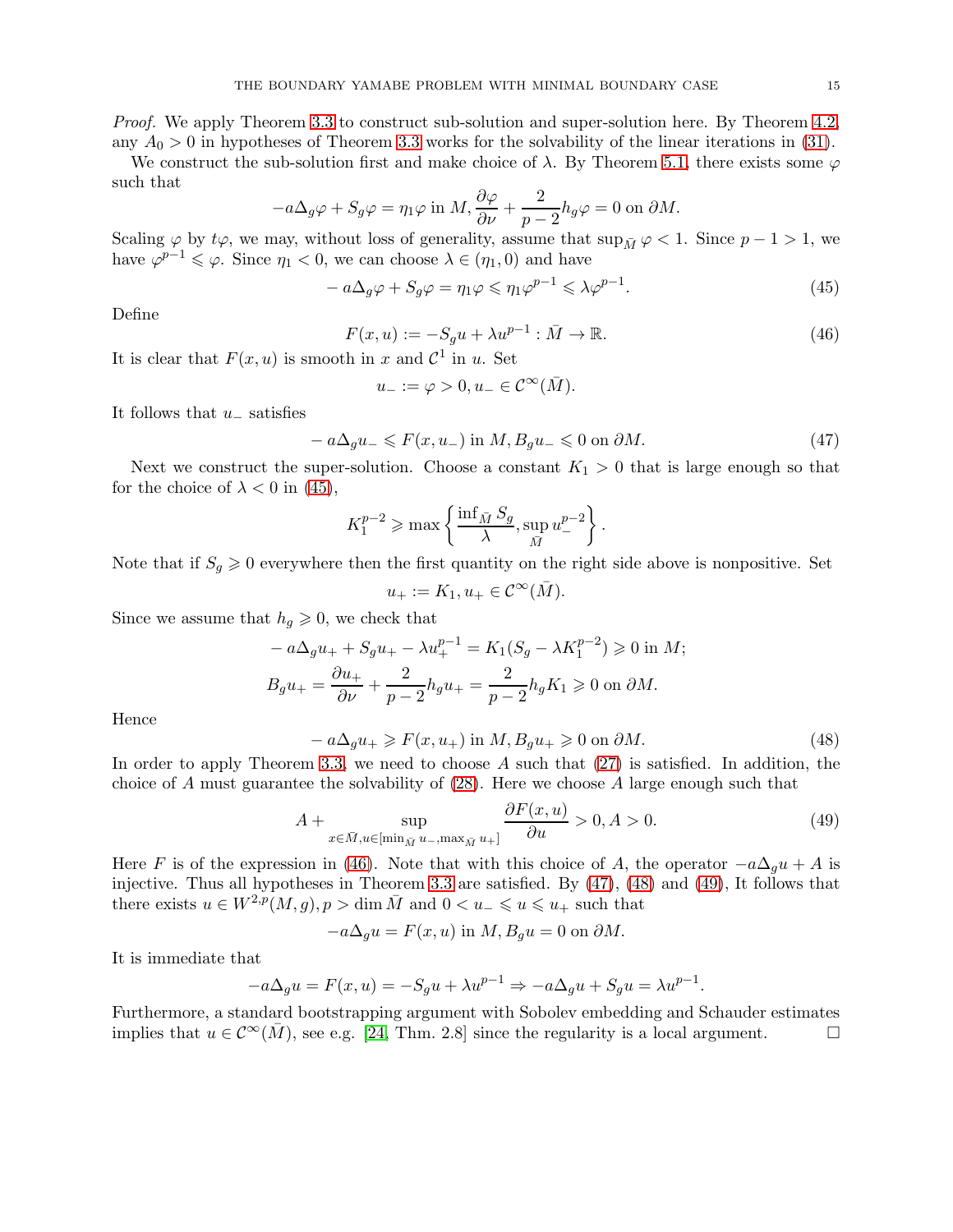It is not always possible that  $h_g \geq 0$  everywhere on  $\partial M$ . To handle the general case for arbitrary  $h_q$ ,  $S_q$  with  $\eta_1 < 0$ , we show that there exists some conformal metric  $\tilde{g}$  such that  $h \geq 0$  everywhere. The next result works for both signs of  $\eta_1$ . Note that by Proposition [2.1,](#page-4-3)  $\text{sgn}\tilde{\eta}_1 = \text{sgn}(\eta_1)$  after conformal change.

<span id="page-15-0"></span>**Theorem 5.3.** Let  $(M, g)$  be a compact manifold with boundary. There exists a conformal metric  $\tilde{q}$  associated with mean curvature  $\tilde{h} > 0$  everywhere on  $\partial M$ .

*Proof.* By scaling the metric g, we can, without loss of generality, assume that  $\frac{2}{p-2} \sup_{\partial M} |h_g| \leq 1$ . We start with this metric. Pick up a positive function  $H \in C^{\infty}(\partial M)$  such that  $\inf_{\partial M} H \geq 2$ . We can always find a smooth function  $W \in C^{\infty}(\overline{M})$  such that

$$
\frac{\partial W}{\partial \nu} = H \text{ on } \partial M.
$$

This W can be obtained by the unique smooth solution of the PDE

$$
-\Delta_g W + W = 0 \text{ in } M, \frac{\partial W}{\partial \nu} = H \text{ on } \partial M.
$$

Let  $\tilde{W}(x) = e^x$  as a map between R. From the following composition

$$
\bar{M} \xrightarrow{W} \mathbb{R} \xrightarrow{\tilde{W}} \mathbb{R}
$$

We define

<span id="page-15-2"></span>
$$
u = \tilde{W} \circ W = e^W : \bar{M} \to \mathbb{R}.
$$
\n<sup>(50)</sup>

Clearly  $u > 0$  and is smooth on  $\overline{M}$ ; in addition u has the same expression by Proposition [2.6.](#page-5-3)  $\partial M$ By  $(50)$ , we define

$$
\tilde{h} = \frac{p-2}{2} u^{\frac{2}{p}} \left( \frac{\partial u}{\partial \nu} + \frac{2}{p-2} h_g u \right) \text{ on } \partial M;
$$
\n
$$
\tilde{S} = u^{1-p} (-a\Delta_g u + S_g u) \text{ in } M.
$$
\n(51)

<span id="page-15-3"></span>Definitions in [\(51\)](#page-15-3) implies that the following boundary value problem

$$
-a\Delta_{g}u + S_{g}u = \tilde{S}u^{p-1} \text{ in } M;
$$

$$
\frac{\partial u}{\partial \nu} = \frac{2}{p-2} \left( -h_{g}u + \tilde{h}u^{\frac{p}{2}} \right) \text{ on } \partial M
$$

has a real, smooth, positive solution, i.e. there exists a conformal change  $\tilde{g} = u^{p-2}g$  associated with scalar curvature  $\tilde{S}$  and mean curvature  $\tilde{h}$ .

We check the sign of  $\tilde{h}$ . By [\(51\)](#page-15-3),

$$
\tilde{h} = \frac{p-2}{2} u^{\frac{2}{p}} \left( \frac{\partial u}{\partial \nu} + \frac{2}{p-2} h_g u \right) = \frac{p-2}{2} u^{\frac{2}{p}} \left( e^W \frac{\partial W}{\partial \nu} \Big|_{\partial M} + \frac{2}{p-2} h_g e^W \right)
$$

$$
= \frac{p-2}{2} u^{\frac{2}{p}} e^W \left( H + \frac{2}{p-2} h_g \right) \geqslant \frac{p-2}{2} u^{\frac{2}{p}} e^W \left( \inf_{\partial M} H - \frac{2}{p-2} \sup_{\partial M} |h_g| \right) > 0.
$$

Similarly, we can find a conformal change with  $\tilde{h} < 0$  everywhere on  $\partial M$ , by exactly the same argument as above.

<span id="page-15-1"></span>**Corollary 5.2.** Let  $(\overline{M}, q)$  be a compact manifold with boundary. There exists a conformal metric  $\tilde{q}$  associated with mean curvature  $\tilde{h}$  < 0 everywhere on  $\partial M$ .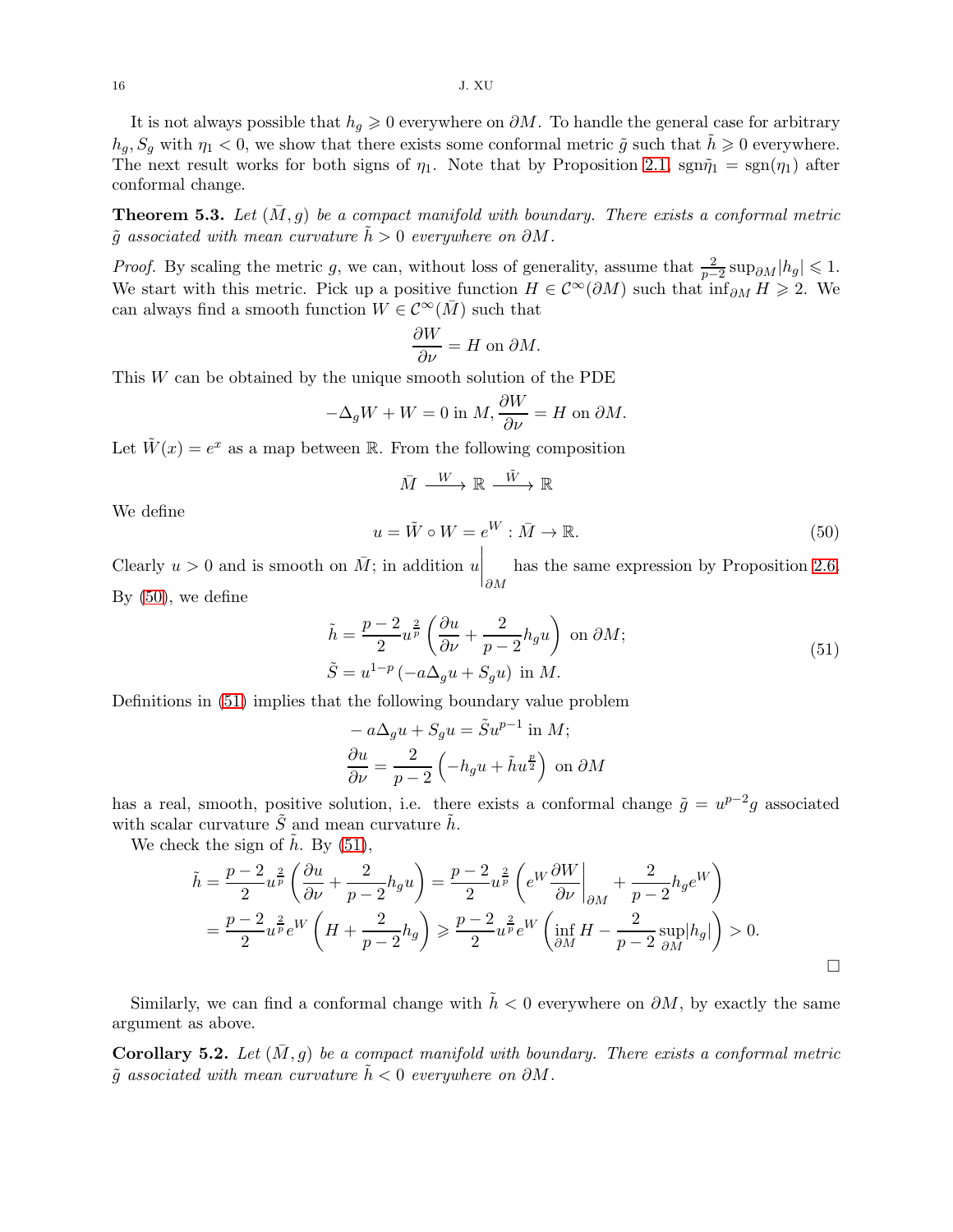*Proof.* After possible scaling we start with a metric with  $\frac{2}{p-2} \sup_{\partial M} |h_g| \leq 1$ . Now we choose a negative smooth function  $H \in C^{\infty}(\partial M)$  such that sup<sub> $\partial M$ </sub>  $H \leq -2$ . The rest follows exactly the same as in Theorem [5.3.](#page-15-0)

With the help of Theorem [5.3,](#page-15-0) we can deal with the general case when  $\eta_1$  without restriction of  $h_g$  and  $S_g$ .

<span id="page-16-0"></span>**Theorem 5.4.** Let  $(M, g)$  be a compact manifold with boundary. When  $\eta_1 < 0$ , there exists some  $\lambda$  < 0 such that the boundary Yamabe equation [\(41\)](#page-13-2) has a real, positive solution  $u \in C^{\infty}(M)$ .

*Proof.* If  $h_g > 0$  everywhere on  $\partial M$ , it reduces to the case in Theorem [5.2.](#page-13-0) If not, then applying Theorem [5.3,](#page-15-0) we have a conformal metric  $\tilde{g}_1 = u^{p-2}g$  associate with scalar curvature  $\tilde{S}_1$  and mean curvature  $\tilde{h}_1 > 0$  everywhere on  $\partial M$ . Here  $u \in C^{\infty}(\bar{M})$  is real and positive. By Theorem [5.2,](#page-13-0) it follows that there exists a real and positive function  $v \in C^{\infty}(\bar{M})$  such that the metric  $\tilde{g} = v^{p-2}\tilde{g}_1$ admits a constant scalar curvature  $\lambda < 0$  and the boundary is minimal with respect to  $\tilde{g}$ . Hence

$$
\tilde{g} = v^{p-2}\tilde{g}_1 = v^{p-2}u^{p-2}g = (uv)^{p-2}g.
$$

When the first eigenvalue  $\eta_1 > 0$ , we need to control not only the sign of  $h_g$  on  $\partial M$ , but also the sign of  $S_g$ . We show the special case when  $h_g > 0$  everywhere on  $\partial M$  and  $S_g < 0$  somewhere, provided that  $\eta_1 > 0$ . The following argument is inspired by Theorem 4.3 in [\[29\]](#page-24-1). We start with the perturbed boundary Yamabe equation [\(42\)](#page-13-4) first. It is clear that when  $\eta_1 > 0$ , the Yamabe invariant

$$
Q(M) = \inf_{u \neq 0} \int_{u} \frac{\int_{M} |\nabla_{g} u|^{2} + S_{g} u^{2} d\text{Vol}_{g} + \int_{\partial M} \frac{2}{p-2} h_{g} u^{2} dS}{(\int_{M} u^{p} d\text{Vol}_{g})^{\frac{2}{p}}}
$$

introduced at the beginning is also positive. Hence by the same argument as in Lemma 4.1 of [\[29\]](#page-24-1), we conclude that  $\lambda_{\beta} > 0$  when  $\beta < 0$  with small enough  $|\beta|$ .

<span id="page-16-1"></span>**Theorem 5.5.** Let  $(M, g)$  be a compact manifold with boundary. Let  $\beta < 0$  be a fixed constant with small enough constant. Let  $\lambda_{\beta}$  be given in [\(43\)](#page-13-5) for the fixed  $\beta$ . Assume  $S_q < 0$  somewhere in M and  $h_q > 0$  everywhere on  $\partial M$ . When  $\eta_1 > 0$ , the perturbed boundary Yamabe equation [\(42\)](#page-13-4) has a real, positive solution  $u \in C^{\infty}(M)$ .

Proof. Again we apply Theorem [3.3](#page-9-0) to construct sub-solution and super-solution here. By Theorem [4.2,](#page-12-1) any  $A_0 > 0$  in hypotheses of Theorem [3.3](#page-9-0) works for the solvability of the linear iterations in [\(31\)](#page-10-1). When  $\eta_1 > 0$  and  $|\beta|$  small enough, we have  $\lambda_{\beta} > 0$ .

According to the eigenvalue problem in Theorem [5.1,](#page-13-3) the following PDE

$$
-a\Delta_g\varphi + (S_g + \beta)\varphi = \eta_1\varphi + \beta\varphi \text{ in } M, \frac{\partial\varphi}{\partial\nu} + \frac{2}{p-2}h_g\varphi = 0 \text{ on } \partial M
$$

has a real, positive solution  $\varphi \in C^{\infty}(\overline{M})$ . Note that any scaling  $\delta \varphi$  also solves the PDE above. For the given  $\lambda_{\beta}$ , we want

$$
(\eta_1 + \beta) \inf_M(\delta \varphi) > 2^{p-2} \lambda_\beta \sup_M (\delta^{p-1} \varphi^{p-1}) \Leftrightarrow \frac{(\eta_1 + \beta)}{2^{p-2} \lambda_\beta} > \delta^{p-2} \frac{\sup_M \varphi^{p-1}}{\inf_M \varphi}.
$$

For fixed  $\eta_1, \lambda_\beta, \varphi, \beta$ , this can be done by letting  $\delta$  small enough. We denote  $\phi = \delta \varphi$ . It follows that

$$
-a\Delta_g \phi + (S_g + \beta) \phi = (\eta_1 + \beta) \phi \text{ in } M; (\eta_1 + \beta) \inf_M \phi > 2^{p-2}\lambda_\beta \sup_M \phi^{p-1} \ge 2^{p-2}\lambda_\beta \phi^{p-1} > \lambda_\beta \phi^{p-1} \text{ in } M.
$$
(52)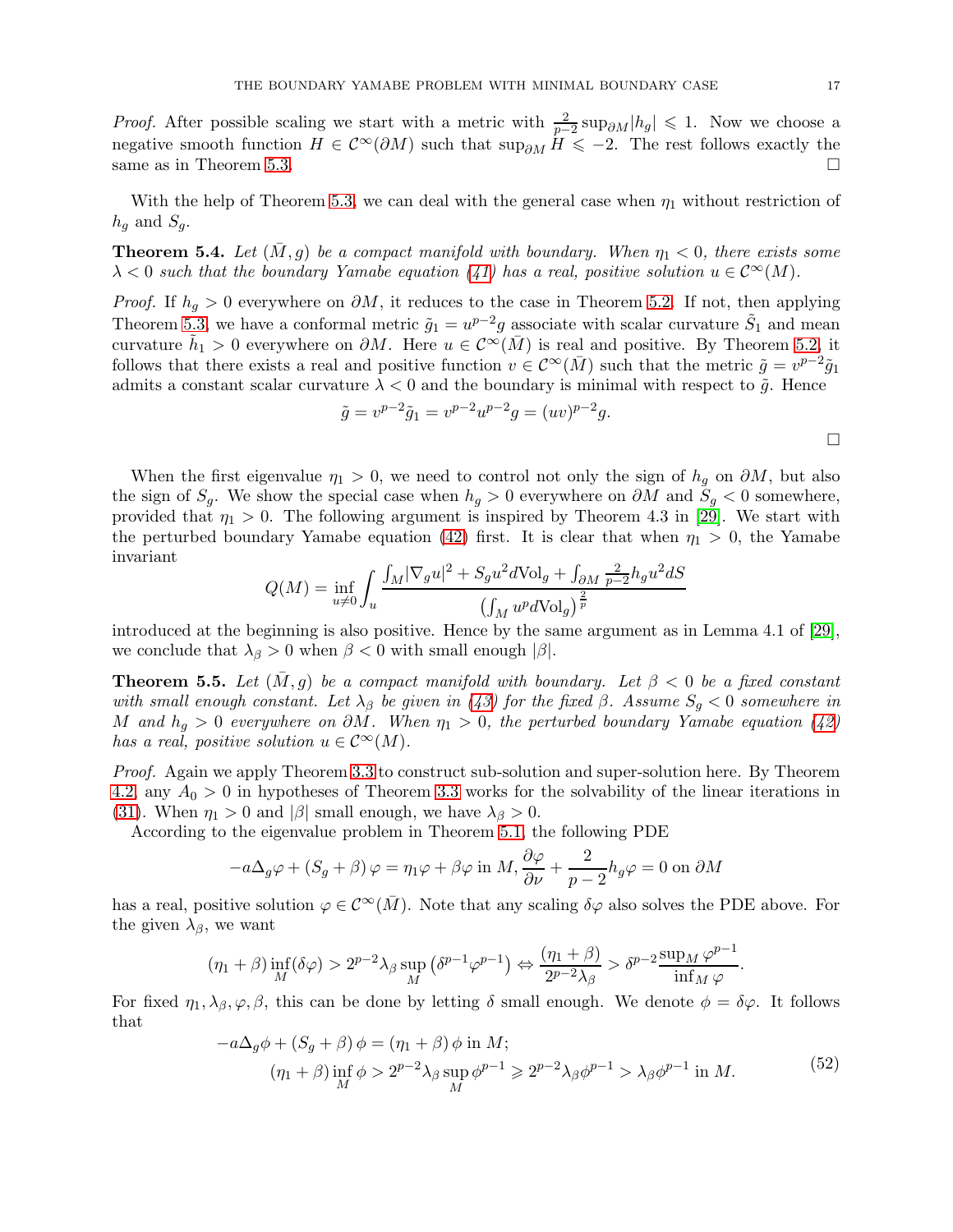18 J. XU

Set

$$
\beta' = (\eta_1 + \beta) \sup_M \phi - 2^{p-2} \lambda_\beta \inf_M \phi^{p-1} > (\eta_1 + \beta) \phi - 2^{p-2} \lambda_\beta \phi^{p-1} \text{ pointwise.}
$$
 (53)

<span id="page-17-0"></span>Thus we have

$$
-a\Delta_g \phi + (S_g + \beta)\phi = (\eta_1 + \beta)\phi > 2^{p-2}\lambda_\beta \phi^{p-1} > \lambda_\beta \phi^{p-1}
$$
in M pointwise,  

$$
\frac{\partial \phi}{\partial \nu} + \frac{2}{p-2}h_g \phi = 0
$$
on  $\partial M$ . (54)

Now we construct the sub-solution by applying Proposition [2.7.](#page-6-4) Pick up a small enough interior Riemannian domain  $(\Omega, g)$  in which  $S_g < 0$  such that the Dirichlet boundary value problem [\(17\)](#page-6-5) with the given  $\lambda_{\beta}$  above has a positive solution  $u_1 \in C_0(\Omega) \cap H_0^1(\Omega, g)$ , i.e.

$$
-a\Delta_g u_1 + (S_g + \beta) u_1 = \lambda_\beta u_1^{p-1} \text{ in } \Omega, u_1 = 0 \text{ on } \partial M. \tag{55}
$$

Extend  $u_1$  by zero on the rest of  $M$ , we define

$$
u_{-} := \begin{cases} u_{1}(x), & x \in \bar{\Omega} \\ 0, & \bar{M} \backslash \bar{\Omega} \end{cases}.
$$
 (56)

Clearly  $u_-\in C_0(\bar{M})$ . Since  $u_1\in H_0^1(\Omega,g)$ ,  $u_1$  can be approximated by  $\{v_k\}\subset \mathcal{C}_c^{\infty}(\Omega)$  in  $H^1$ -sense. We extend  $v_k$  by zero to the rest of  $\overline{M}$  and the extensions are still  $\mathcal{C}_c^{\infty}(\overline{M})$ . The extensions converge to the limit  $u_-$  in  $H^1$ -sense, hence  $u_-\in H^1(M, g)$ . Therefore  $u_-\in \mathcal{C}_0(\bar{M})\cap H^1(M, g)$ . Define  $F(x, u) = -(S_g + \beta) u + \lambda u^{p-1}$  as in [\(46\)](#page-14-1), we observe that

<span id="page-17-1"></span>
$$
- a\Delta_g u_- \leqslant F(x, u_-) \text{ in } M, B_g u_- \leqslant 0 \text{ on } \partial M. \tag{57}
$$

We construct the super-solution here. Pick up  $\gamma \ll 1$  such that

$$
0 < 20\lambda\gamma + 2\gamma \cdot \sup_{M} |S_g|\gamma < \frac{\beta'}{2}, 31\lambda(\phi + \gamma)^{p-2}\gamma < \frac{\beta'}{2}.\tag{58}
$$

The choice of  $\gamma$  is dimensional specific. Set

$$
V = \{x \in \Omega : u_1(x) > \phi(x)\}, V' = \{x \in \Omega : u_1(x) < \phi(x)\}, D = \{x \in \Omega : u_1(x) = \phi(x)\},
$$
  

$$
D' = \{x \in \Omega : |u_1(x) - \phi(x)| < \gamma\}, D'' = \{x \in \Omega : |u_1(x) - \phi(x)| > \frac{\gamma}{2}\}.
$$

If  $\varphi \geq u_1$  pointwisely, then  $\phi$  is a super-solution. If not, a good candidate of super-solution will be max $\{u_1, \phi\}$  in  $\Omega$  and  $\varphi$  outside  $\Omega$ , this is an  $H^1 \cap C_0$ -function. Let  $\nu$  be the outward normal derivative of  $\partial V$  along D. If  $\frac{\partial u_1}{\partial \nu} = -\frac{\partial \phi}{\partial \nu}$  on D then the super-solution has been constructed. However, this is in general not the case. If not, then  $\frac{\partial u_1 - \partial \phi}{\partial \nu} \neq 0$ , which follows that 0 is a regular point of the function  $u_1 - \varphi$  and hence D is a smooth submanifold of  $\Omega$ . Define

$$
\Omega_1 = V \cap D'', \Omega_2 = V' \cap D'', \Omega_3 = D'.
$$
\n(59)

Construct a specific smooth partition of unity  $\{\chi_i\}$  subordinate to  $\{\Omega_i\}$  as in Theorem 4.3 of [\[29\]](#page-24-1), we define

$$
\bar{u} = \chi_1 u_1 + \chi_2 \phi + \chi_3 \left(\phi + \gamma\right). \tag{60}
$$

Without loss of generality, we may assume that all  $\Omega_i$ ,  $i = 1, 2, 3$  are connected. Due to the same argument in Theorem 4.3 of [\[29\]](#page-24-1), we conclude that  $\bar{u} \in C^{\infty}(\Omega)$  is a super-solution of the perturbed boundary Yamabe equation in  $\Omega$  pointwise, regardless of the boundary condition at the time being. By the definition of  $\bar{u}$ , it is immediate that  $\bar{u} \geq u_1$ . Define

$$
u_{+} := \begin{cases} \bar{u}, & \text{in } \Omega; \\ \phi, & \text{in } \bar{M} \setminus \Omega. \end{cases}
$$
 (61)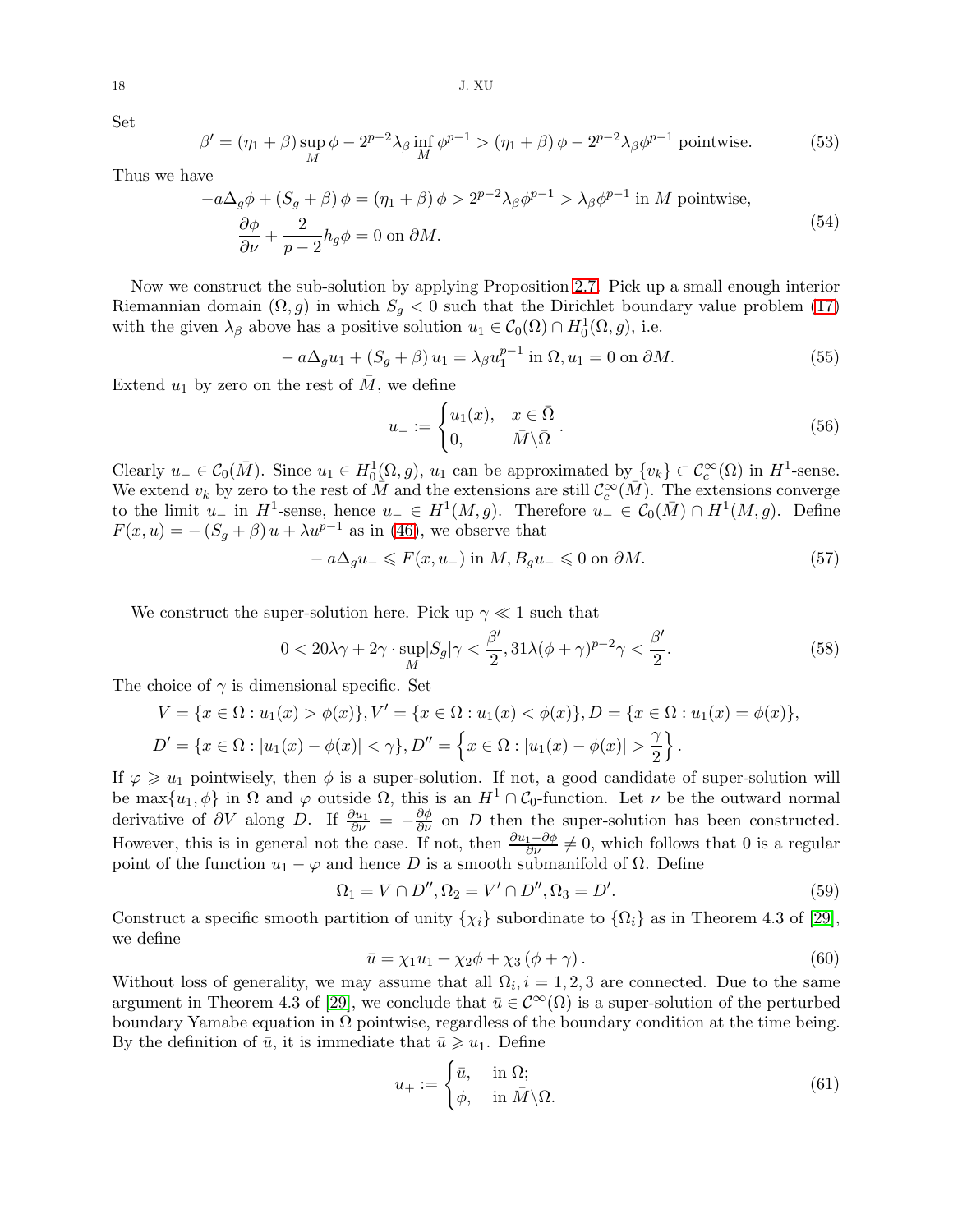It follows that  $u_+ \in \mathcal{C}^{\infty}(M)$  since  $\bar{u} = \phi$  near  $\partial \Omega$ . By [\(54\)](#page-17-0) we conclude that

<span id="page-18-1"></span>
$$
-a\Delta_g u_+ \geqslant F(x, u_+) \text{ in } M, B_g u_+ \geqslant 0. \tag{62}
$$

Critically,  $0 \leq u_{-} \leq u_{+}$  and  $u_{-} \neq 0$  on  $\overline{M}$ . As discussed in Theorem [5.2,](#page-13-0) we can then apply Theorem [3.3.](#page-9-0) With the aids of [\(57\)](#page-17-1) and [\(62\)](#page-18-1), we conclude that there exists a real, nonnegative solution  $u \in W^{2,p}(M, q)$  such that

$$
-a\Delta_g u + (S_g + \beta) u = \lambda_\beta u^{p-1} \text{ in } M, B_g u = 0 \text{ on } \partial M.
$$

By bootstrapping method mentioned as above, we conclude that  $u \in C^{\infty}(\overline{M})$ . Now we show that  $u > 0$ . Let  $M = \max\{S_g + \beta - \lambda_\beta u^{p-2}, 0\}$ . It follows from above that

$$
-a\Delta_g u + Mu \ge -a\Delta_g u + (S_g + \beta) u - \lambda_\beta u^{p-1} \ge 0.
$$

Since  $u \in \mathcal{C}^{\infty}(M)$  it is smooth locally, then local strong maximum principle says that if  $u = 0$  in some interior domain  $\Omega$  then  $u \equiv 0$  on  $\Omega$ , a continuation argument then shows that  $u \equiv 0$  in M. But  $u \geq u_-\$  and  $u_-\geq 0$  within some region. Thus  $u > 0$  in the interior M. By the same argument in [\[8,](#page-24-8) §1], we conclude that  $u > 0$  on  $\overline{M}$ .

<span id="page-18-0"></span>**Theorem 5.6.** Let  $(\overline{M}, g)$  be a compact manifold with boundary. Assume the scalar curvature  $S_q < 0$  somewhere on M and the first eigenvalue  $\eta_1 > 0$ . Then there exists some  $\lambda > 0$  such that the Yamabe equation  $(41)$  has a real, positive, smooth solution.

*Proof.* By Theorem [5.5,](#page-16-1) we have a sequence of real, positive, smooth solutions  $\{u_\beta\}$  when  $\beta < 0$ and  $|\beta|$  is small enough, i.e.

<span id="page-18-2"></span>
$$
-a\Delta_g u_\beta + (S_g + \beta) u_\beta = \lambda_\beta u_\beta^{p-1} \text{ in } M, \frac{\partial u_\beta}{\partial \nu} + \frac{2}{p-2} h_g u_\beta = 0 \text{ on } \partial M. \tag{63}
$$

We show first that  $\{\lambda_\beta\}$  is bounded above, and is increasing and continuous when  $\beta \to 0^-$ . We may assume  $\int_M d\omega = 1$  for this continuity verification, since otherwise only an extra term with respect to  $Vol_q$  will appear. Recall that

$$
\lambda_{\beta} = \inf_{u \neq 0, u \in H^{1}(M)} \left\{ \frac{\int_{M} a |\nabla_{g} u|^{2} d\omega + \int_{M} (S_{g} + \beta) u^{2} d\omega + \int_{\partial M} \frac{2}{p-2} h_{g} u^{2} dS}{\left(\int_{M} u^{p} d\omega\right)^{\frac{2}{p}}} \right\}.
$$

It is immediate that if  $\beta_1 < \beta_2 < 0$  then  $\lambda_{\beta_1} \leq \lambda_{\beta_2}$ . For continuity we assume  $0 < \beta_2 - \beta_1 < \gamma$ . For each  $\epsilon > 0$ , there exists a function  $u_0$  such that

$$
\frac{\int_M a |\nabla_g u_0|^2 d\omega + \int_M (S_g + \beta_1) u_0^2 d\omega + \int_{\partial M} \frac{2}{p-2} h_g u_0^2 dS}{\left(\int_M u_0^p d\omega\right)^{\frac{2}{p}}} < \lambda_{\beta_1} + \epsilon.
$$

It follows that

$$
\lambda_{\beta_2} \leq \frac{\int_M a |\nabla_g u_0|^2 d\omega + \int_M (S_g + \beta_2) u_0^2 d\omega + \int_{\partial M} \frac{2}{p-2} h_g u_0^2 dS}{\left(\int_M u_0^p d\omega\right)^{\frac{2}{p}}} \leq \frac{\int_M a |\nabla_g u_0|^2 d\omega + \int_M (S_g + \beta_1) u_0^2 d\omega + \int_{\partial M} \frac{2}{p-2} h_g u_0^2 dS}{\left(\int_M u_0^p d\omega\right)^{\frac{2}{p}}} + \frac{(\beta_2 - \beta_1) \int_M u_0^2 d\omega}{\left(\int_M u_0^p d\omega\right)^{\frac{2}{p}}} \leq \lambda_{\beta_1} + \epsilon + \beta_2 - \beta_1 < \lambda_{\beta_1} + \epsilon + \beta_2 - \beta_1.
$$

Since  $\epsilon$  is arbitrarily small, we conclude that

$$
0 < \beta_2 - \beta_1 < \gamma \Rightarrow |\lambda_{\beta_2} - \lambda_{\beta_1}| \leqslant 2\gamma.
$$

By equation  $(4)$  in  $[8, \S1]$ , we conclude that

$$
\lambda_\beta\leqslant Q(\mathbb{S}^n_+)
$$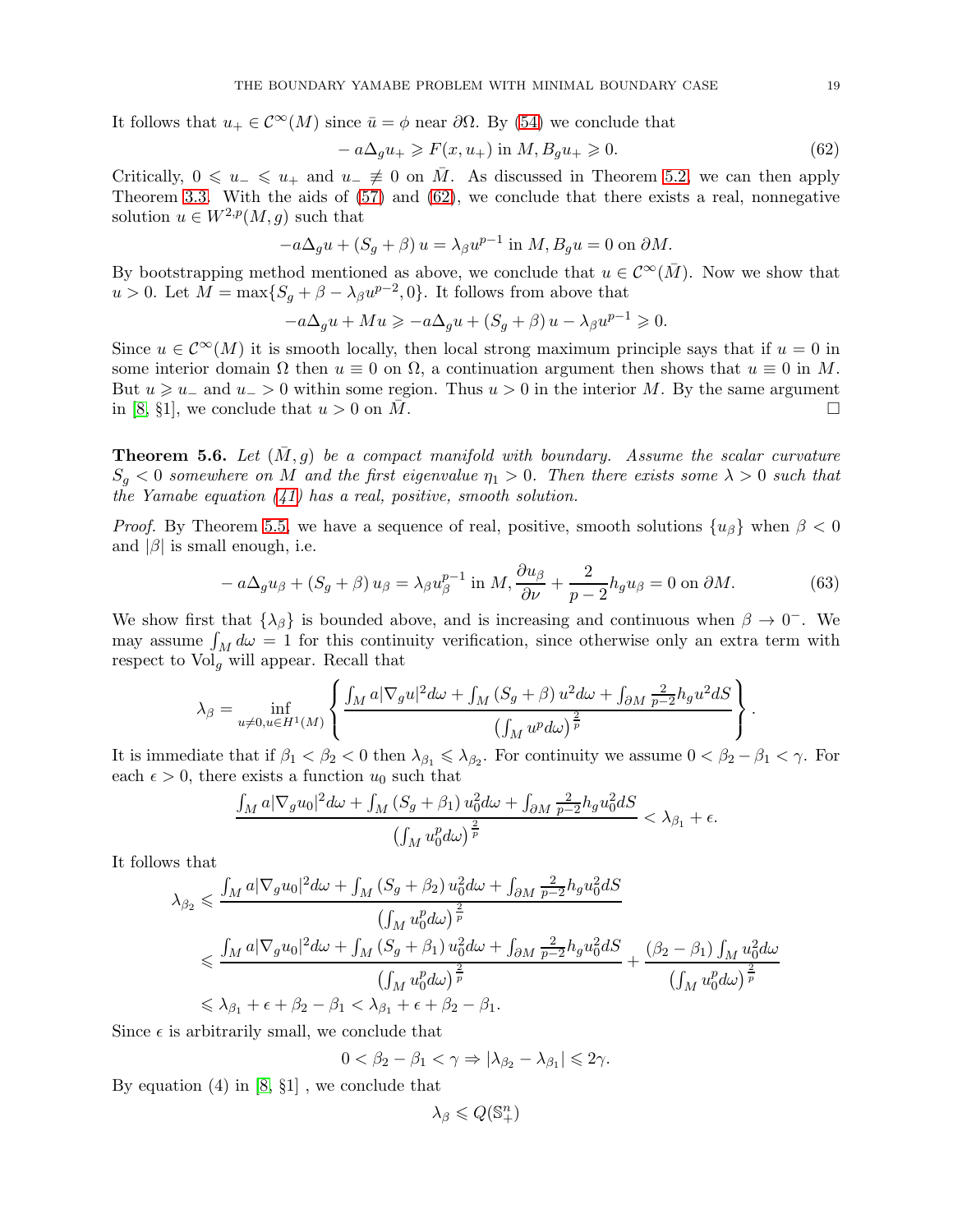20 J. XU

Fix some  $\beta_0 < 0$  with  $\lambda_{\beta_0} > 0$ , we have

<span id="page-19-4"></span>
$$
\lambda_{\beta_0} \leqslant \lambda_{\beta} \leqslant Q(\mathbb{S}_+^n), \forall \beta \in [\beta_0, 0], \lim_{\beta \to 0^-} \lambda_{\beta} := \lambda. \tag{64}
$$

Next we show that for some  $r > p$ ,

<span id="page-19-0"></span>
$$
||u_{\beta}||_{\mathcal{L}^p(M,g)} \geqslant \mathcal{K}_3 > 0, \quad ||u_{\beta}||_{\mathcal{L}^r(M,g)} \leqslant C, \forall \beta \in [\beta_0, 0). \tag{65}
$$

For the lower bound of  $\mathcal{L}^p$ -norm, we pair  $u_\beta$  on both sides of [\(63\)](#page-18-2),

$$
a \|\nabla_g u_\beta\|_{\mathcal{L}^2(M,g)}^2 + \int_M (S_g + \beta) u_\beta^2 d\omega + \int_{\partial M} \frac{2}{p-2} h_g u_\beta^2 dS = \lambda_\beta \|u_\beta\|_{\mathcal{L}^p(M,g)}^p, \forall \beta \in [\beta_0, 0).
$$

By characterization of  $\lambda_{\beta}$ ,

$$
\lambda_{\beta} \leq \frac{\int_{M} a |\nabla_{g} u_{\beta}|^{2} d\omega + \int_{M} (S_{g} + \beta) u_{\beta}^{2} d\omega + \int_{\partial M} \frac{2}{p-2} h_{g} u_{\beta}^{2} dS}{\left(\int_{M} u_{\beta}^{p} d\omega\right)^{\frac{2}{p}}} = \lambda_{\beta} \cdot \frac{||u_{\beta}||_{L^{p}(M,g)}^{p}}{\left(\int_{M} u_{\beta}^{p} d\omega\right)^{\frac{2}{p}}}
$$

 $\Rightarrow$   $\lambda_{\beta} \leqslant \lambda_{\beta} \| u_{\beta} \|_{\mathcal{L}^{p}(L)}^{p-2}$  $_{\mathcal{L}^p(M,g)}^{p-z}.$ 

Thus the lower bound in [\(65\)](#page-19-0) holds. For the upper bound of  $\mathcal{L}^r$ -norm we need local analysis. Denote the local solutions of [\(17\)](#page-6-5) by  $\{\tilde{u}_{\beta}\}\,$ , i.e.

<span id="page-19-1"></span>
$$
- a\Delta_g \tilde{u}_{\beta} + (S_g + \beta) \tilde{u}_{\beta} = \lambda_{\beta} \tilde{u}_{\beta}^{p-1} \text{ in } \Omega, \tilde{u}_{\beta} = 0 \text{ on } \partial\Omega
$$
 (66)

with fixed domain  $\Omega$ . Recall the construction of super-solution of each  $u_{\beta}$  in Theorem [5.5,](#page-16-1) we have

$$
0 \leqslant u_{-,\beta} \leqslant u_{\beta} \leqslant u_{+,\beta} = \begin{cases} \bar{u}_{\beta}, & \text{in } \Omega \\ \phi, & \text{in } M \setminus \Omega \end{cases}.
$$

where  $\bar{u}_{\beta}$  is of the form

$$
\bar{u}_{\beta} = \chi_1 \tilde{u}_{\beta} + \chi_2 \phi + \chi_3 (\phi + \gamma).
$$

Thus it suffices to show that

$$
\|\tilde{u}_{\beta}\|_{\mathcal{L}^r(\Omega,g)} \leqslant C_1, r > p, \forall \beta \in [\beta_0, 0).
$$

Pairing  $\tilde{u}_{\beta}$  on both sides of [\(66\)](#page-19-1),

$$
a \|\nabla_g \tilde{u}_{\beta}\|_{\mathcal{L}^2(\Omega,g)}^2 = \lambda_{\beta} \|\tilde{u}_{\beta}\|_{\mathcal{L}^p(\Omega,g)}^p - \int_M (S_g + \beta) u_{\beta}^2 d\text{Vol}_g
$$
  
\n
$$
\Rightarrow \lambda_{\beta} \|\tilde{u}_{\beta}\|_{\mathcal{L}^p(\Omega,g)}^p \le a \|\nabla_g \tilde{u}_{\beta}\|_{\mathcal{L}^2(\Omega,g)}^2 + \left(\sup_M |S_g| + |\beta|\right) \|u_{\beta}\|_{\mathcal{L}^2(\Omega,g)}^2.
$$
\n
$$
(67)
$$

<span id="page-19-2"></span>Recall the functional

$$
J(u) = \int_{\Omega} \left( \frac{1}{2} \sum_{i,j} a_{ij}(x) \partial_i u \partial_j u - \frac{\lambda_{\beta} \sqrt{\det(g)}}{p} u^p - \frac{1}{2} \left( S_g + \beta \right) u^2 \sqrt{\det(g)} \right) dx
$$

and the constant  $K_0$  in [\[29,](#page-24-1) §3], which depends on  $\lambda_\beta \in [\lambda_{\beta_0}, Q(\mathbb{S}_+^n)]$  only. Due to Theorem 1.1 of [\[27\]](#page-24-27), each solution  $\tilde{u}_{\beta}$  satisfies

<span id="page-19-3"></span>
$$
J(\tilde{u}_{\beta}) \leqslant K_0 \Rightarrow \frac{a}{2} \|\nabla_g \tilde{u}_{\beta}\|_{\mathcal{L}^2(\Omega, g)}^2 - \frac{\lambda_{\beta}}{p} \|\tilde{u}_{\beta}\|_{\mathcal{L}^p(\Omega, g)}^p - \frac{1}{2} \int_M (S_g + \beta) \,\tilde{u}_{\beta}^2 d\text{Vol}_g \leqslant K_0. \tag{68}
$$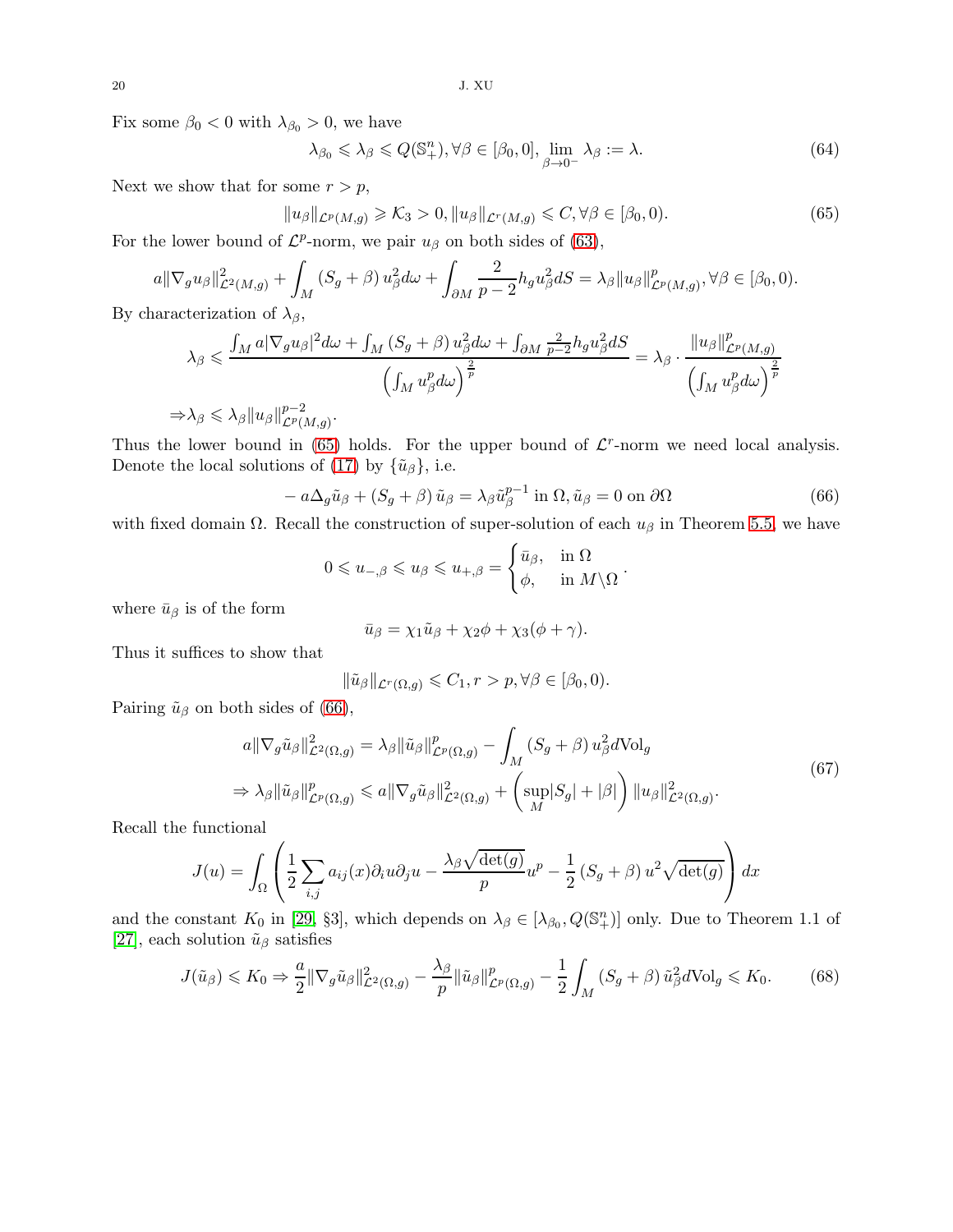Let  $\lambda_1$  be the first eigenvalue of  $-\Delta_g$  on  $\Omega$  with Dirichlet boundary condition. Apply the estimate  $(67)$  into  $(68)$ , we have

$$
\frac{a}{2} \|\nabla_g \tilde{u}_{\beta}\|_{\mathcal{L}^2(\Omega,g)}^2 \leq K_0 + \frac{1}{p} \left( a \|\nabla_g \tilde{u}_{\beta}\|_{\mathcal{L}^2(\Omega,g)}^2 + \left( \sup_M |S_g| + |\beta| \right) \|u_{\beta}\|_{\mathcal{L}^2(\Omega,g)}^2 \right) \n+ \left( \sup_M |S_g| + |\beta| \right) \|u_{\beta}\|_{\mathcal{L}^2(\Omega,g)}^2 \n\leq K_0 + \frac{a(n-2)}{2n} \|\nabla_g \tilde{u}_{\beta}\|_{\mathcal{L}^2(\Omega,g)}^2 \n+ \left( \frac{n-2}{2n} + 1 \right) \left( \sup_M |S_g| + |\beta| \right) \cdot \lambda_1^{-1} \|\nabla_g \tilde{u}_{\beta}\|_{\mathcal{L}^2(\Omega,g)}^2; \n\Rightarrow \left( \frac{a}{n} - \left( \frac{n-2}{2n} + 1 \right) \left( \sup_M |S_g| + |\beta| \right) \cdot \lambda_1^{-1} \right) \|\nabla_g \tilde{u}_{\beta}\|_{\mathcal{L}^2(\Omega,g)}^2 \leq K_0.
$$

Recall in Remark [2.2](#page-6-6) in which we have chosen  $\Omega$  small enough so that

$$
\frac{a}{n} - \left(\frac{n-2}{2n} + 1\right) \left(\sup_M |S_g| + |\beta|\right) \cdot \lambda_1^{-1} > 0,
$$

which holds for all  $\beta \in [\beta_0, 0)$ . It follows from above that there exists a constant  $C'_0$  such that

$$
\|\nabla_g \tilde{u}_{\beta}\|_{\mathcal{L}^2(\Omega,g)}^2 \leq C'_0, \forall \beta \in [\beta_0, 0].
$$

Apply [\(67\)](#page-19-2) with the other way around, we conclude that

$$
\lambda_{\beta} \|\tilde{u}_{\beta}\|_{\mathcal{L}^{p}(\Omega,g)}^{p} \leq a \|\nabla_{g} \tilde{u}_{\beta}\|_{\mathcal{L}^{2}(\Omega,g)}^{2} + \left(\sup_{M} |S_{g}| + |\beta|\right) \|\tilde{u}_{\beta}\|_{\mathcal{L}^{2}(\Omega,g)}^{2}
$$

$$
\leq \left(a + \left(\sup_{M} |S_{g}| + |\beta|\right) \lambda_{1}^{-1}\right) \|\nabla_{g} u_{\beta}\|_{\mathcal{L}^{2}(\Omega,g)}^{2}.
$$

We conclude that

$$
\|\tilde{u}_{\beta}\|_{\mathcal{L}^p(\Omega,g)} \leq C_1, \forall \beta \in [\beta_0, 0].\tag{69}
$$

Note that this uniform upper bound  $C_1$  is unchanged if we further shrink the domain  $\Omega$ . Note that this shrinkage of domain is a restriction, not a scaling of domain or metric. We can then, without loss of generality, assume that  $C_1 = 1$ . This can be done by scaling the metric one time, uniformly for all  $\beta \in [\beta_0, 0]$ . Note that this scaling does not affect the local solvability in Proposition [2.7](#page-6-4) since the estimates in Appendix A of [\[29\]](#page-24-1) still hold under scaling. After scaling we still have  $\lambda_{\beta} \in [\lambda_{\beta_0}, Q(\mathbb{S}_+^n)]$  due to the characterization of  $\lambda_{\beta}$ . Since  $\beta < 0$ , the lower bound of  $\lambda_{\beta_0}$ is unchanged. We still denote the new metric by  $g$ , which follows that

$$
\|\tilde{u}_{\beta}\|_{\mathcal{L}^p(\Omega,g)} \leq 1, \forall \beta \in [\beta_0, 0). \tag{70}
$$

According to equation (4) of [\[8,](#page-24-8) §1], we have

<span id="page-20-0"></span>
$$
\lambda_{\beta} \leq Q(\mathbb{S}_{+}^{n}) = \frac{n(n-2)}{4} \text{Vol}\left(\mathbb{S}_{+}^{n}\right)^{\frac{2}{n}} = 2^{-\frac{2}{n}} \frac{n(n-2)}{4} \text{Vol}\left(\mathbb{S}^{n}\right)^{\frac{2}{n}} = 2^{-\frac{2}{n}} aT. \tag{71}
$$

Due to the idea of Trudinger, Aubin and the argument in Theorem 4.4 of [\[29\]](#page-24-1), we pair  $\tilde{u}^{1+2\delta}_\beta$  $\mathop{\beta}\limits^{1+2\sigma}$  for some  $\delta > 0$  on both sides of [\(66\)](#page-19-1) and denote  $w_{\beta} = \tilde{u}_{\beta}^{1+\delta}$  $\beta^{1+o}$ , we have

$$
\int_{\Omega} a \nabla_g \tilde{u}_{\beta} \cdot \nabla_g \left( \tilde{u}_{\beta}^{1+2\delta} \right) dVol_g + \int_{\Omega} \left( S_g + \beta \right) u_{\beta}^{2+2\delta} dVol_g = \lambda_{\beta} \int_{\Omega} \tilde{u}_{\beta}^{p+2\delta} dVol_g;
$$
  

$$
\Rightarrow \frac{1+2\delta}{1+\delta^2} \int_{\Omega} a |\nabla_g w_{\beta}|^2 dVol_g = \lambda_{\beta} \int_{\Omega} w_{\beta}^2 \tilde{u}_{\beta}^{p-2} dVol_g - \int_{\Omega} \left( S_g + \beta \right) w_{\beta}^2 dVol_g.
$$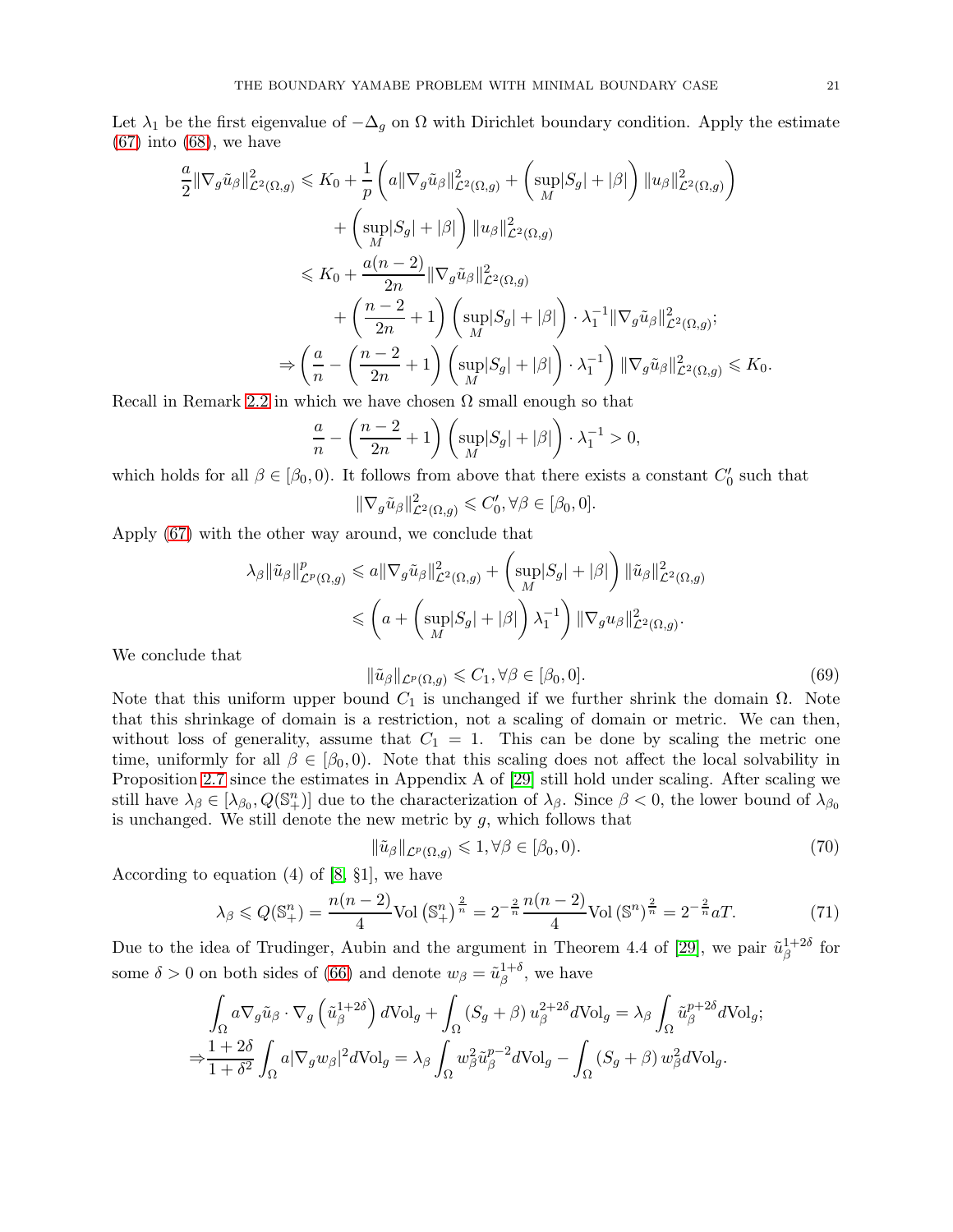$22$  J. XU

When the radius r of  $\Omega$  is small enough, there exists a constant A such that

$$
||u||_{\mathcal{L}^p(\Omega,g)}^2 \leq (1+Ar^2)||u||_{\mathcal{L}^p(\Omega)}^2, ||Du||_{\mathcal{L}^2(\Omega)}^2 \leq (1+Ar^2)||\nabla_g u||_{\mathcal{L}^2(\Omega,g)}^2.
$$

Due to standard sharp Sobolev embedding on Euclidean space, we have

$$
\|w_{\beta}\|_{\mathcal{L}^{p}(\Omega,g)}^{2} \leq (1+Ar^{2})\|w_{\beta}\|_{\mathcal{L}^{p}(\Omega)}^{2} \leq \frac{1+Ar^{2}}{T}\|Dw_{\beta}\|_{\mathcal{L}^{2}(\Omega)}^{2} \leq \frac{(1+Ar^{2})^{2}}{T}\|\nabla_{g}w_{\beta}\|_{\mathcal{L}^{2}(\Omega,g)}^{2}
$$

$$
= \frac{(1+Ar^{2})^{2}}{aT} \cdot \frac{1+\delta^{2}}{1+2\delta} \left(\lambda_{\beta} \int_{\Omega} w_{\beta}^{2} \tilde{u}_{\beta}^{p-2} d\text{Vol}_{g} - \int_{\Omega} (S_{g}+\beta) w_{\beta}^{2} d\text{Vol}_{g}\right)
$$

$$
\leq \frac{(1+Ar^{2})^{2}}{aT} \cdot \frac{1+\delta^{2}}{1+2\delta} \lambda_{\beta} \|w_{\beta}\|_{\mathcal{L}^{p}(\Omega,g)}^{2} \|\tilde{u}_{\beta}\|_{\mathcal{L}^{p}(\Omega,g)}^{p-2} + C_{\beta} \|w_{\beta}\|_{\mathcal{L}^{2}(\Omega,g)}^{2}
$$

$$
\leq (1+Ar^{2})^{2} \cdot \frac{1+\delta^{2}}{1+2\delta} \cdot \frac{2^{-\frac{2}{n}}aT}{aT} \|w_{\beta}\|_{\mathcal{L}^{p}(\Omega,g)}^{2} + C_{\beta} \|w_{\beta}\|_{\mathcal{L}^{2}(\Omega,g)}^{2}
$$

by Hölder's inequality and [\(71\)](#page-20-0). Note that  $C_\beta$  is uniformly bounded above for all  $\beta \in [\beta_0, 0]$ . Due to the last line above, we can choose  $r, \delta$  small enough so that

$$
(1 + Ar^2)^2 \cdot \frac{1 + \delta^2}{1 + 2\delta} \cdot \frac{2^{-\frac{2}{n}} aT}{aT} < 1.
$$

It follows that

$$
||w_{\beta}||_{\mathcal{L}^{p}(\Omega,g)}^{2} \leqslant \mathcal{K}_{1}||w_{\beta}||_{\mathcal{L}^{2}(\Omega,g)}^{2}.
$$

Recall that  $w_{\beta} = \tilde{u}_{\beta}^{1+\delta}$ <sup>1+ $\delta$ </sup>. Applying Hölder's inequality on right side above, and note that  $Vol_g(\Omega)$   $\leq$  $\text{Vol}_g(M)$ , we conclude by exactly the same argument as in [\[19,](#page-24-16) Prop. 4.4], [\[29,](#page-24-1) Thm. 4.4] that

$$
\|\tilde{u}_{\beta}\|_{\mathcal{L}^r(\Omega,g)} \leqslant \mathcal{K}_2, r = p(1+\delta), \forall \beta \in [\beta_0, 0). \tag{72}
$$

.

Recall in determining  $\phi$  we require

$$
\frac{\eta_1 + \beta}{2^{p-2}\lambda_{\beta}} > \delta^{p-2} \frac{\sup_M \varphi^{p-1}}{\inf_M \varphi}
$$

Since when  $\beta \in [\beta_0, 0]$ , we have  $\lambda_{\beta} \in [\lambda_{\beta_0}, Q(\mathbb{S}_{+}^{n})]$ , we can choose a fixed scaling  $\delta$  for all  $\beta \in [\beta_0, 0)$ , thus by Minkowski inequality and the construction of super-solutions,

$$
||u_{\beta}||_{\mathcal{L}^{r}(M,g)} \leq ||u_{+,\beta}||_{\mathcal{L}^{r}(M,g)} \leq A_{1} \left( ||\tilde{u}_{\beta}||_{\mathcal{L}^{r}(\Omega,g)} + ||\phi||_{\mathcal{L}^{r}(M,g)} \right) := C, \forall \beta \in [\beta_{0}, 0).
$$

By repeated elliptic regularities and Sobolev embedding, uniform boundedness in  $\mathcal{L}^r$ -norm implies that

$$
||u_{\beta}||_{\mathcal{C}^{2,\alpha}(M)} \leq \mathcal{K}_0, \forall \beta \in [\beta_0, 0). \tag{73}
$$

By Arzela-Ascoli, it follows that up to a subsequence,  $\lim_{\beta \to 0^-} u_{\beta} = u$ . Due to [\(64\)](#page-19-4), we have lim<sub>β→0</sub>−  $\lambda_\beta = \lambda$ . It follows that the limiting function u satisfies

$$
-a\Delta_g u + S_g u = \lambda u^{p-1} \text{ in } M;
$$

$$
\frac{\partial u}{\partial \nu} + \frac{2}{p-2} h_g u = 0 \text{ on } \partial M.
$$

By [\[6\]](#page-24-28) we conclude that  $u \in C^{\infty}(M)$ . Lastly we show  $u > 0$ . Clearly  $u \ge 0$  since  $u_{\beta} > 0$ . By [\(65\)](#page-19-0) we conclude that  $||u_{\beta}||_{\mathcal{L}^p(M,g)} \geq \mathcal{K}_3 > 0, \forall \beta \in [\beta_0,0)$ . By Arzela-Ascoli again, up to a subsequence,

$$
0<\mathcal{K}_3\leqslant \lim_{\beta\to 0^-}\|u_\beta\|_{\mathcal{L}^p(M,g)}=\|u\|_{\mathcal{L}^p(M,g)}.
$$

Thus by maximum principle,  $u > 0$  in the interior M. By the same argument in [\[8,](#page-24-8) §1], we conclude that  $u > 0$  on M.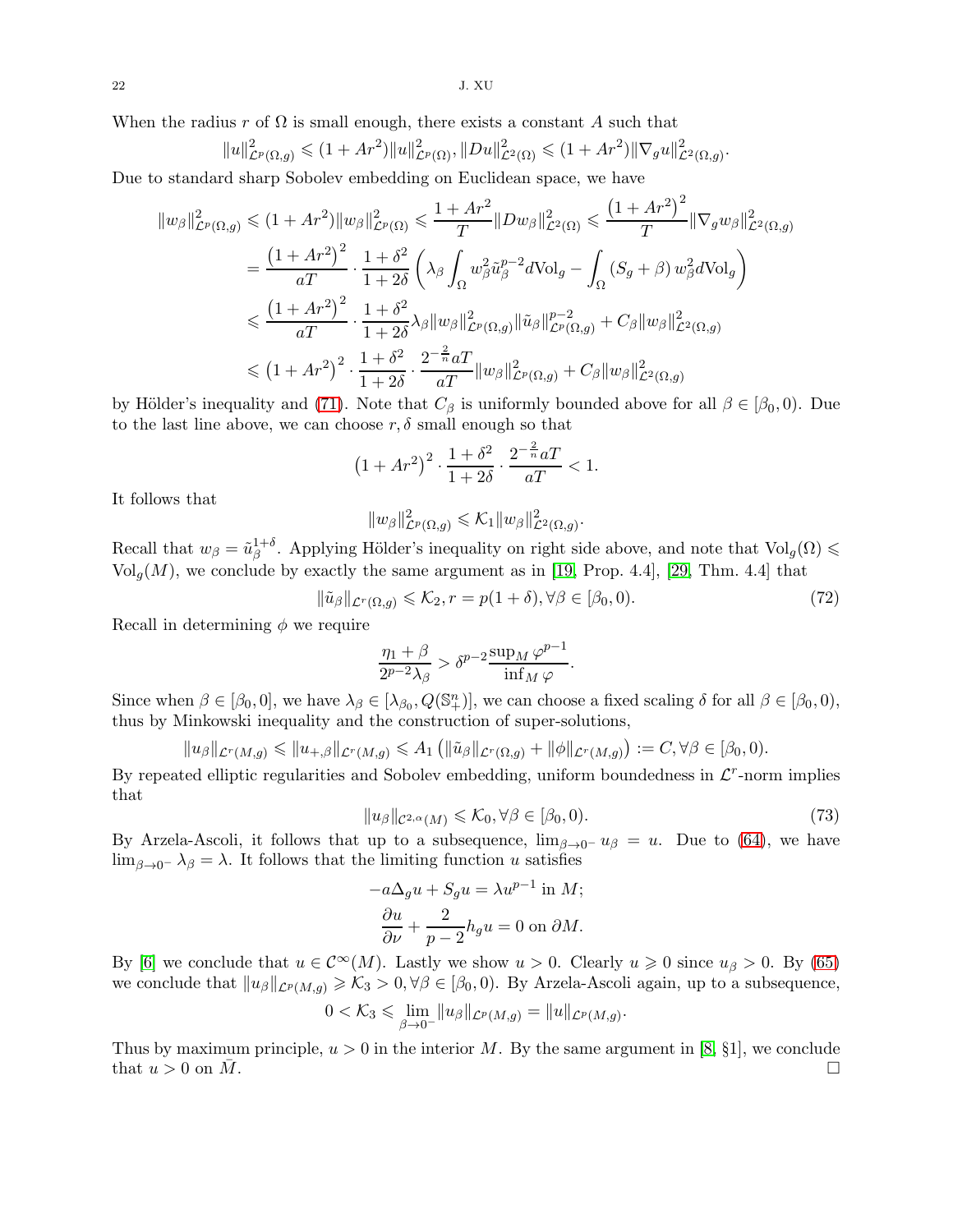As discussed before, in general  $h_g > 0$  everywhere on  $\partial M$  is not the case. Similarly when  $\eta_1 > 0$ , it is not always possible that  $S_g < 0$  somewhere. The next two result, analogous to Theorem 4.4 in [\[29\]](#page-24-1), shows the existence of metric  $\tilde{q}$  under conformal change such that  $\tilde{S}$  is negative somewhere and the sign of h will be the same as the sign of  $h_q$  pointwisely, provided that  $S_q \geq 0$  everywhere. Note again that by Proposition [2.1,](#page-4-3) the signs of first eigenvalues keep same under conformal change.

<span id="page-22-0"></span>**Theorem 5.7.** Let  $(\bar{M}, g)$  be a compact manifold with smooth boundary. Let  $S_q \geq 0$  everywhere. There exists a conformal metric  $\tilde{q}$  associated with scalar curvature  $\tilde{S}$  and mean curvature h such that  $\tilde{S} < 0$  somewhere, and sgn(h<sub>g</sub>) = sgn(h) pointwisely on  $\partial M$ .

*Proof.* By scaling we can, without loss of generality, assume that  $|S_q| \leq 1$  on M. Based on exactly the same construction in Theorem 4.4 of [\[29\]](#page-24-1), there exists a smooth function  $F \in \mathcal{C}^{\infty}(M)$  such that (i)  $\int_M F d\omega = 0$ ; (ii) F is very negative at some interior point  $p \in M$ ; (iii)  $||F||_{H^{s-2}(M,g)}$  is small enough, here  $s = \frac{n}{2} + 1$  if *n* is even and  $s = \frac{n+1}{2}$  $\frac{+1}{2}$  if *n* is odd. The largeness and smallness will be determined later. Consider the following linear PDE with Neumann boundary condition

<span id="page-22-1"></span>
$$
- a\Delta_g u' = F \text{ in } M, \frac{\partial u'}{\partial \nu} = 0 \text{ on } \partial M.
$$
 (74)

By standard elliptic theory, we conclude that there exists  $u' \in C^{\infty}(\bar{M})$  solves [\(74\)](#page-22-1) uniquely up to constants. By a standard elliptic regularity [\[26,](#page-24-23) Prop. 7.4], we conclude that

$$
||u'||_{H^s(M,g)} \leq C^{**} (||F||_{H^{s-2}(M,g)} + ||u'||_{\mathcal{L}^2(M,g)}).
$$

Pairing both side of  $(74)$  by  $u'$ , we conclude that

$$
||u'||_{\mathcal{L}^2(M,g)} \leq C_0 ||\nabla_g u'||_{\mathcal{L}^2(M,g)} \leq C_0 ||F||_{\mathcal{L}^2(M,g)}.
$$

This can be done by taking  $u' \mapsto u' + \epsilon_1$  so that  $\int_M (u' + \epsilon_1) d\omega = 0$ . Since  $u' + \epsilon_1$  also solves [\(74\)](#page-22-1) we assume without loss of generality that  $\int_M u'd\omega = 0$  thus the Poincaré inequality holds. Therefore there exists some  $C_1$  such that

$$
\sup_{\bar{M}}|u| \leqslant C_1 \|F\|_{H^{s-2}(M,g)}
$$

with  $s = \frac{n}{2} + 1$  when n is even or  $s = \frac{n+1}{2}$  when n is odd. Then, same as in Theorem 4.4 of [\[29\]](#page-24-1), pick up some  $C > 1$  we choose can choose  $F$  such that

<span id="page-22-2"></span>
$$
F(q) \leqslant -\frac{C}{2}, |u'| \leqslant \frac{C}{8} \text{ in } \bar{M}.
$$

$$
u := u' + \frac{C}{4}.
$$
 (75)

4 It follows that this positive function  $u \in \left[\frac{C}{8}\right]$  $\frac{C}{8}$ ,  $\frac{3C}{8}$  $\left[\frac{3C}{8}\right], u \in \mathcal{C}^{\infty}(\bar{M})$  and u solves [\(74\)](#page-22-1) since constant functions are in the kernel of  $-a\Delta_q$  with Neumann boundary condition. Using the choice of u in

$$
\tilde{h} = \frac{p-2}{2} u^{\frac{2}{p}} \left( \frac{\partial u}{\partial \nu} + \frac{2}{p-2} h_g u \right) \text{ on } \partial M;
$$
\n(76)

$$
\tilde{S} = u^{1-p} \left( -a\Delta_g u + S_g u \right) \text{ in } M. \tag{10}
$$

<span id="page-22-3"></span>The first line in [\(76\)](#page-22-3) says

Finally we choose

[\(75\)](#page-22-2), we define

$$
\tilde{h} = \frac{p-2}{2}u^{\frac{2}{p}}\left(0 + \frac{2}{p-2}h_g u\right) = u^{\frac{2}{p}+1}h_g.
$$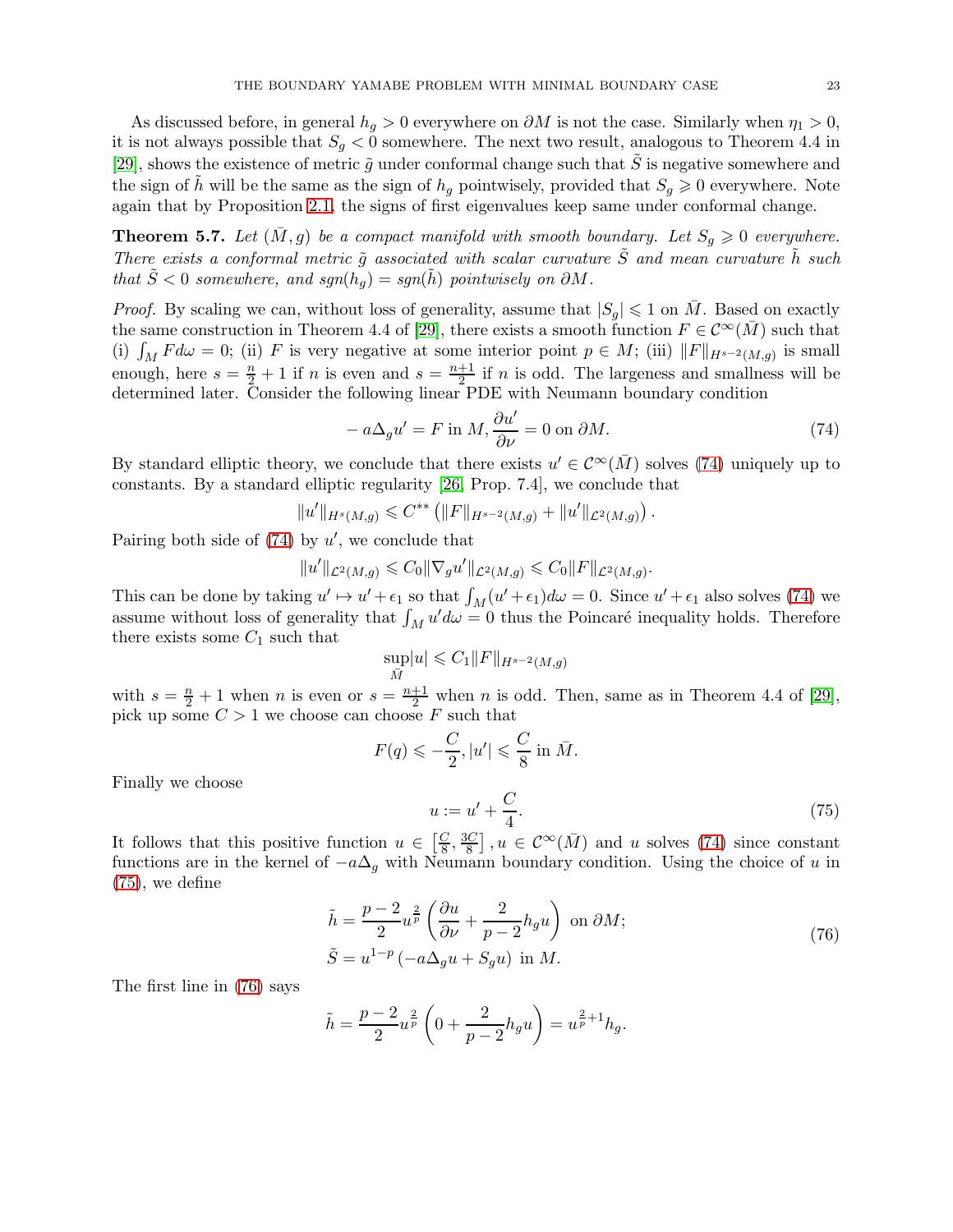Since  $u > 0$ , hence at each point of  $\partial M$ , the sign of  $\tilde{h}$  is the same as the sign of  $h_q$ . From the second line of  $(76)$ , we see that at the point q,

$$
\tilde{S}(q) = u(q)^{1-p} \left( F(q) + S_g(q) u_q \right) \leq u(q)^{1-p} \left( F(q) + \sup_{\bar{M}} |S_g| \sup_{\bar{M}} |u| \right) \leq u(q)^{1-p} \left( -\frac{C}{2} + \frac{3C}{8} \right) < 0.
$$

Lastly, we notice that since a real, positive  $u \in C^{\infty}(\overline{M})$  solves the boundary value problem [\(76\)](#page-22-3), there exists a conformal metric  $\tilde{g} = u^{p-2}g$  associated with  $\tilde{S}$  and  $\tilde{h}$ , where  $\tilde{S}$  and  $\tilde{h}$  has desired properties.  $\Box$ 

There is an immediate consequence with respect to some metric g associate with  $S_q \leq 0$  everywhere.

<span id="page-23-1"></span>**Corollary 5.3.** Let  $(\overline{M}, g)$  be a compact manifold with smooth boundary. Let  $S_q \leq 0$  everywhere. There exists a conformal metric  $\tilde{g}$  associated with scalar curvature  $\tilde{S}$  and mean curvature  $\tilde{h}$  such that  $\tilde{S} > 0$  somewhere, and sgn(h<sub>g</sub>) = sgn(h) pointwisely on  $\partial M$ .

*Proof.* Choosing  $F' = -F$  as above and everything follows exactly the same as in Theorem [5.5.](#page-16-1)  $\Box$ 

With the help of Theorem [5.3](#page-15-0) and [5.5,](#page-16-1) we can handle the general case when  $\eta_1 > 0$  with arbitrary  $h_q$  and  $S_q$ .

<span id="page-23-0"></span>**Theorem 5.8.** Let  $(\bar{M}, g)$  be a compact manifold with smooth boundary. When  $\eta_1 > 0$ , there exists some  $\lambda > 0$  such that [\(41\)](#page-13-2) has a real, positive solution  $u \in C^{\infty}(\overline{M})$ .

*Proof.* Start with the metric  $g$ , we discuss the solvability in three cases:

(i) When  $S_g < 0$  somewhere and  $h_g > 0$  everywhere on  $\partial M$ , this is exactly Theorem [5.5.](#page-16-1)

(ii) When  $\tilde{S}_g \geq 0$  everywhere and  $h_g > 0$  everywhere on  $\partial M$ . In this case, we apply Theorem [5.7](#page-22-0) and find out some  $\tilde{g}_1 = u^{p-2}g$  such that  $\tilde{S}_1 < 0$  somewhere and  $\tilde{h} > 0$  everywhere; then by Theorem [5.5,](#page-16-1) there exists some real, positive  $v \in C^{\infty}(\bar{M})$  such that  $\tilde{g} = v^{p-2}\tilde{g}_1$  associates with constant scalar curvature and the boundary is minimal. Therefore,

$$
\tilde{g} = v^{p-2}\tilde{g}_1 = v^{p-2}u^{p-2}g = (uv)^{p-2}g
$$

is the desired conformal change.

(iii) When either  $S_g < 0$  somewhere or  $S_g \geq 0$  everywhere, and  $h_g$  changes sign on  $\partial M$ . In this case, we first apply Theorem [5.3](#page-15-0) and obtain some  $\tilde{g}_1 = u^{p-2}g$  with  $\tilde{h}_1 > 0$  everywhere. If  $\tilde{S}_1 < 0$ somewhere then we apply Theorem [5.5](#page-16-1) directly to get some metric with constant scalar curvature, two steps. If not, i.e.  $\tilde{S}_1 \geqslant 0$  everywhere, then we apply Theorem [5.7](#page-22-0) to get some  $\tilde{g}_2 = v^{p-2}\tilde{g}_1$  such that  $\tilde{S}_2 < 0$  somewhere and we still have  $\tilde{h}_2 > 0$  everywhere on  $\partial M$ . Lastly, applying Theorem [5.5](#page-16-1) and thus we get  $\tilde{g}_3 = w^{p-2} \tilde{g}_2$  which admits a constant scalar curvature with minimal boundary. Therefore

$$
\tilde{g}_3 = w^{p-2}\tilde{g}_2 = w^{p-2}v^{p-2}\tilde{g}_1 = w^{p-2}v^{p-2}u^{p-2}g = (uvw)^{p-2}g
$$
\nperty.

has the desired prop

### Acknowledgement

The author would like to thank his advisor Prof. Steven Rosenberg for his great support and mentorship. The author also owes thanks to Prof. Richard Melrose for learning many PDE and geometric skills from his papers, books, notes, and especially many courses taken in MIT instructed by him.